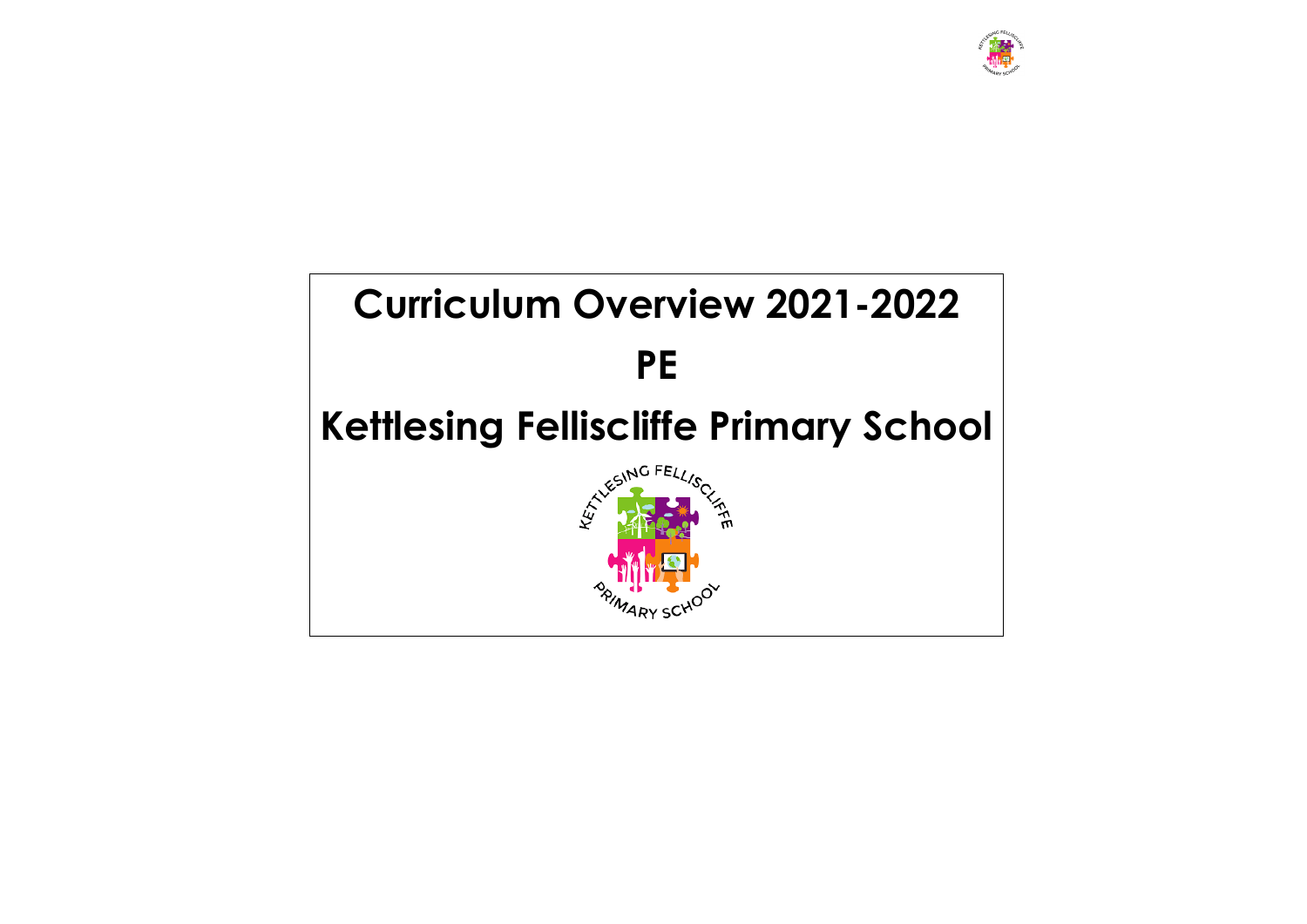

### **Overview of Year:**

|                 | <b>Autumn1</b>                                                                                                                                       | <b>Autumn 2</b>                                                                                                                                                                                                  | <b>Spring 1</b>                                                                                                               | <b>Spring 2</b>                                                                                                                | <b>Summer 1</b>                                                                                                            | <b>Summer 2</b>                                                                                                                                                       |
|-----------------|------------------------------------------------------------------------------------------------------------------------------------------------------|------------------------------------------------------------------------------------------------------------------------------------------------------------------------------------------------------------------|-------------------------------------------------------------------------------------------------------------------------------|--------------------------------------------------------------------------------------------------------------------------------|----------------------------------------------------------------------------------------------------------------------------|-----------------------------------------------------------------------------------------------------------------------------------------------------------------------|
|                 |                                                                                                                                                      |                                                                                                                                                                                                                  |                                                                                                                               |                                                                                                                                |                                                                                                                            |                                                                                                                                                                       |
| KS1             | Multi-skills<br>Develop basic skills<br>of running and<br>jumping<br>Develop<br>coordination and<br>agility                                          | Multi-skills<br>Improve movements including<br>running, jumping, throwing and<br>catching, as well as developing<br>balance, agility and co-<br>ordination, and begin to apply<br>these in a range of activities | <b>Target Games</b><br>Developing throwing skills<br>Compete and cooperate in<br>physical activities                          | <b>Net &amp; Wall</b><br>Throwing and catching<br>Develop coordination                                                         | <b>Striking &amp; Fielding</b><br>Develop throwing and<br>catching skills with<br>increased accuracy<br>Aiming at a target | <b>Invasion Games</b><br>Develop understanding of<br>attacking and defending in small<br>team games.                                                                  |
|                 | <b>Invasion Games</b><br>-Begin to<br>understand<br>attacking and<br>defence in small<br>games                                                       | Yoga<br>Increase agility, balance and<br>coordination                                                                                                                                                            | <b>Dance</b><br>Perform using a range of<br>simple movements<br>individually                                                  | <b>Gymnastics</b><br>Increase agility, balance and<br>coordination as an individual<br>Rolling and moving in range of<br>ways. | <b>Athletics</b><br>Throwing and running skills<br>to be developed.                                                        | <b>Athletics</b><br>Compete against self and others                                                                                                                   |
| KS <sub>2</sub> | <b>Invasion Games</b><br>Playing competitive<br>games<br>Throwing and<br>catching in isolation<br>Apply and develop<br>at broader range of<br>skills | <b>Invasion Games</b><br>Gain more in depth<br>understanding of how to improve<br>their games                                                                                                                    | <b>Gymnastics</b><br>Developing strength,<br>technique and balance.                                                           | Yoga and wellbeing<br>Further increase agility, balance<br>and coordination and be<br>evaluative in order to improve<br>this.  | <b>Athletics</b><br>Improve techniques for<br>running, jumping and<br>throwing.                                            | <b>Athletics</b><br>Compare their performances with<br>previous ones and demonstrate<br>improvement to achieve their<br>personal best.                                |
|                 | Yoga and wellbeing<br>Increase agility,<br>balance and<br>coordination                                                                               | <b>Dance</b><br>Refine and perform a range of<br>movements and patterns as a<br>group.                                                                                                                           | Yoga and wellbeing<br>Further increase agility,<br>balance and coordination<br>and be evaluative in order<br>to improve this. | <b>Net &amp; Wall Games</b><br>Play competitive games<br>Communication, collaborating<br>and competing)                        | <b>OAA</b><br>Complete challenges<br>individually and as a team                                                            | <b>Striking &amp; Fielding Games</b><br>Throwing and catching in isolation<br>and as combination.<br>Compare their performances with<br>previous ones and demonstrate |
|                 | Swimming                                                                                                                                             | Swimming                                                                                                                                                                                                         | Swimming                                                                                                                      | Swimming                                                                                                                       | Swimming                                                                                                                   | Swimming                                                                                                                                                              |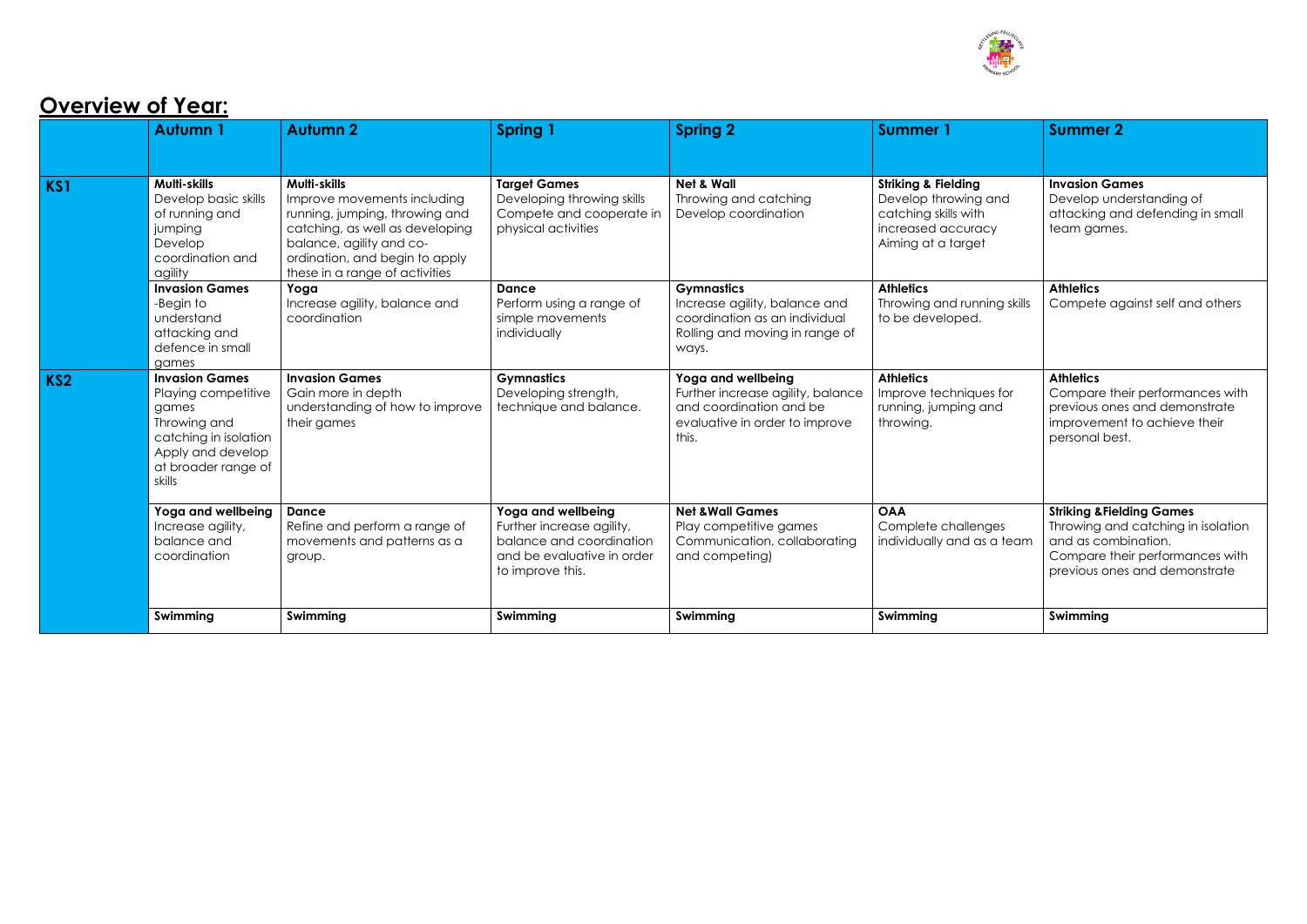



### **Curriculum Intent**

Our PE curriculum inspires all pupils to succeed and excel in competitive sport and other physically-demanding activities. It provides opportunities for pupils to become physically confident. Opportunities to compete in sport and other activities build character and help to embed values such as fairness and respect, which is something we strive for from all our pupils. We also aim to teach our pupils about fitness and living a healthy lifestyle.

#### **Aims**

To develop confidence and compete in a broad range of physical activities.

Pupils should develop fundamental movement skills, to extend their agility, balance and coordination, individually and with others. The aim is that pupils become more competent and grow in confidence. They should be able to engage in competitive (both against self and against others) and co-operative physical activities.

To be physically active for sustained period of time.

To develop physical skills alongside applying skills acquired in different fields.

To take part in competitive activities with other schools.

To lead healthy and active lifestyles.

#### **Key Stage One**

Play competitive games, modified where appropriate [for example, badminton, basketball, cricket, football, hockey, netball, rounders and tennis], and apply basic principles suitable for attacking and defending

Pupils should be taught to:

Master basic movements including running, jumping, throwing and catching, as well as developing balance, agility and co-ordination, and begin to apply these in a range of activities

For instance, when playing net and wall games in Key Stage One, pupils will refine their movement, coordination and balance when moving with the ball around obstacles. They will then move onto performing simple rallies, with the ball bouncing. Some pupils may then move onto volleying the ball under control.

Participate in team games, developing simple tactics for attacking and defending

In Key Stage Two, this progresses to there being the recognised structures of a tennis game, using and applying different skills when trying to win points. The skills from Key Stage One are used in a competitive situation. Pupils' performances are then self-assessed and peer assessed and improvements will be made in the next activity, or coming lessons.

Perform dances using simple movement patterns.

#### **Key Stage Two**

Pupils will build upon what they have practised in Key Stage One.

Pupils will be taught to:

Use running, jumping, throwing and catching in isolation and in combination

Develop flexibility, strength, technique, control and balance [for example, through athletics and gymnastics]

Perform dances using a range of movement patterns

Take part in outdoor and adventurous activity challenges both individually and within a team

Compare their performances with previous ones and demonstrate improvement to achieve their personal best.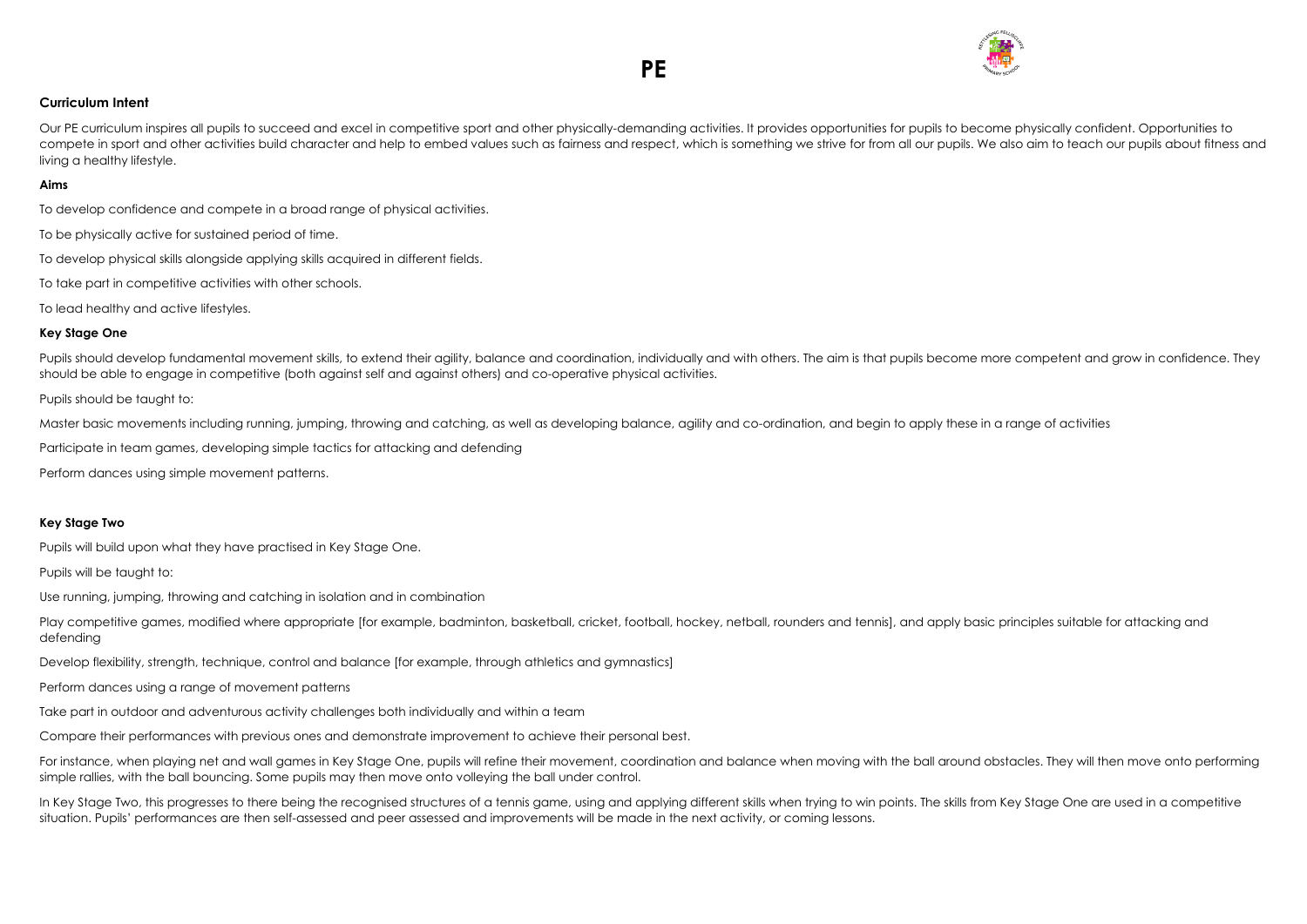# **EYFS: PE**

# Early Learning Goals linked to PE.

| <b>Area of Learning</b>                                        | <b>Aspect</b>                             | <b>Early Learning Goals</b>                                                                                                                                                                                                                                                                                                                                                              |
|----------------------------------------------------------------|-------------------------------------------|------------------------------------------------------------------------------------------------------------------------------------------------------------------------------------------------------------------------------------------------------------------------------------------------------------------------------------------------------------------------------------------|
| <b>Personal, Social</b><br>and Emotional<br><b>Development</b> | <b>Self- Regulation</b>                   | Set and work towards simple goals, being able to wait for what they<br>want and control their immediate impulses when appropriate.<br>Give focused attention to what the teacher says, responding<br>appropriately even when engaged in activity, and show an ability to<br>follow instructions involving several ideas or actions.                                                      |
|                                                                | <b>Managing Self</b>                      | Be confident to try new activities and show independence, resilience<br>and perseverance in the face of challenge.<br>Explain the reasons for rules, know right from wrong and try to behave<br>accordingly.                                                                                                                                                                             |
|                                                                | <b>Building Relationships</b>             | Work and play cooperatively and take turns with others.<br>Form positive attachments to adults and friendships with peers.<br>Show sensitivity to their own and to others' needs.                                                                                                                                                                                                        |
| <b>Communication</b><br>and Language                           | Listening, Attention and<br>Understanding | Listen attentively and respond to what they hear with relevant<br>questions, comments and actions when being read to and during<br>whole class discussions and small group interactions.<br>Make comments about what they have heard and ask questions to<br>clarify their understanding.<br>Hold conversation when engaged in back-and-forth exchanges with<br>their teacher and peers. |
|                                                                | <b>Speaking</b>                           | Participate in small group, class and one-to-one discussions, offering<br>their own ideas, using recently introduced vocabulary.<br>Offer explanations for why things might happen, making use of<br>recently introduced vocabulary.                                                                                                                                                     |
| <b>Physical</b><br><b>Development</b>                          | <b>Gross Motor Skills</b>                 | Negotiate space and obstacles safely, with consideration for<br>themselves and others.<br>Demonstrate strength, balance and coordination when playing.<br>Move energetically, such as running, jumping, dancing, hopping,<br>skipping and climbing.                                                                                                                                      |





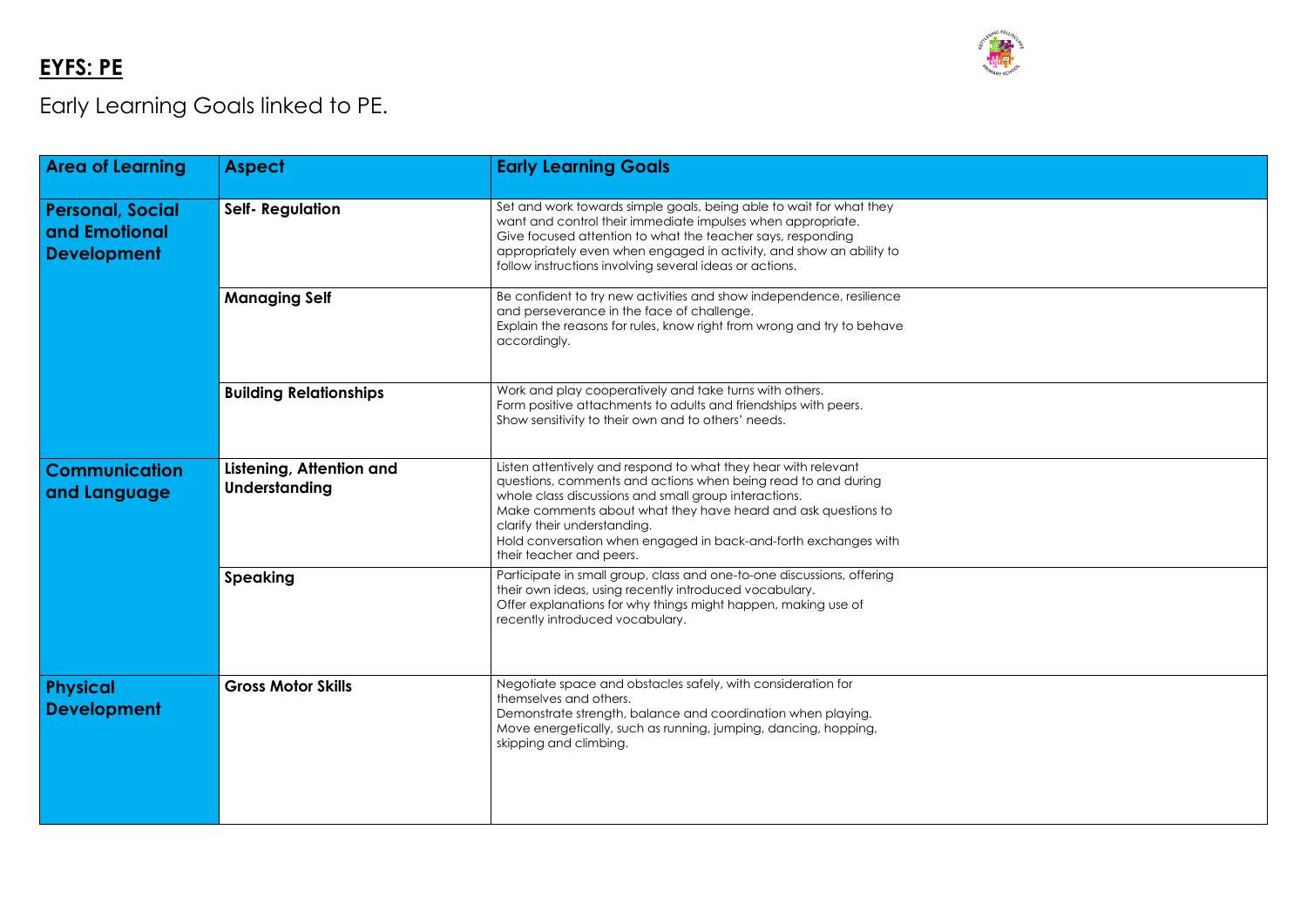|                                    |                   | <b>Multi-Skills</b>                                                                                                                                                                                                     | <b>Target</b> | Net/Wall | Striking/<br><b>Fielding</b> | <b>Invasion</b>                                                                                                                                                                                                                                                                                                                                                                                                            | Yoga/Dance/ Gym | <b>Athletics</b> | <b>Vocabulary</b>                                                                   |
|------------------------------------|-------------------|-------------------------------------------------------------------------------------------------------------------------------------------------------------------------------------------------------------------------|---------------|----------|------------------------------|----------------------------------------------------------------------------------------------------------------------------------------------------------------------------------------------------------------------------------------------------------------------------------------------------------------------------------------------------------------------------------------------------------------------------|-----------------|------------------|-------------------------------------------------------------------------------------|
|                                    | Year 1            | To perform<br>movements using a<br>range of actions<br>and body parts with<br>some coordination.<br>To perform jumps<br>and move around<br>the room, changing<br>direction.                                             |               |          |                              | To use different ways<br>of travelling in<br>different directions or<br>pathways.<br>To run at different<br>speeds.<br>To begin to use<br>space in a game.<br>Begin to use the<br>terms attacking and<br>defending.<br>To use simple<br>defensive skills such<br>as marking a player<br>or defending a<br>space.<br>To use simple<br>attacking skills such<br>as dodging to get<br>past a<br>defender.                     |                 |                  | Movemer<br>Jump, Act<br>Direction,<br>Attack, De<br>Goal                            |
| $\overline{\phantom{a}}$<br>Autumn | Year <sub>2</sub> | To perform<br>sequences of their<br>own, including<br>running and jumping<br>with growing<br>coordination.<br>To perform jumps<br>and move around<br>the room, changing<br>direction, whilst<br>maintaining<br>balance. |               |          |                              | To use different<br>ways of travelling at<br>different speeds<br>and following<br>different pathways,<br>directions or<br>courses.<br>To change speed<br>and direction whilst<br>running.<br>Begin to choose<br>and use the best<br>space in a game.<br>Begin to use and<br>understand the<br>terms attacking<br>and defending. Use<br>at least one<br>technique to attack<br>or defend to play a<br>game<br>successfully. |                 |                  | Movemer<br>Jump, Act<br>Direction,<br>Balance,<br>Defend, S<br>Change,<br>Position. |

| <b>SILLER CARDS</b> |                                                                                                              |  |  |  |  |
|---------------------|--------------------------------------------------------------------------------------------------------------|--|--|--|--|
| <b>Athletics</b>    | <b>Vocabulary</b>                                                                                            |  |  |  |  |
|                     | Movement,<br>Jump, Actions,<br>Direction,<br>Attack, Defend,<br>Goal                                         |  |  |  |  |
|                     | Movement,<br>Jump, Actions,<br>Direction,<br>Balance, Attack,<br>Defend, Speed<br>Change, Goal,<br>Position. |  |  |  |  |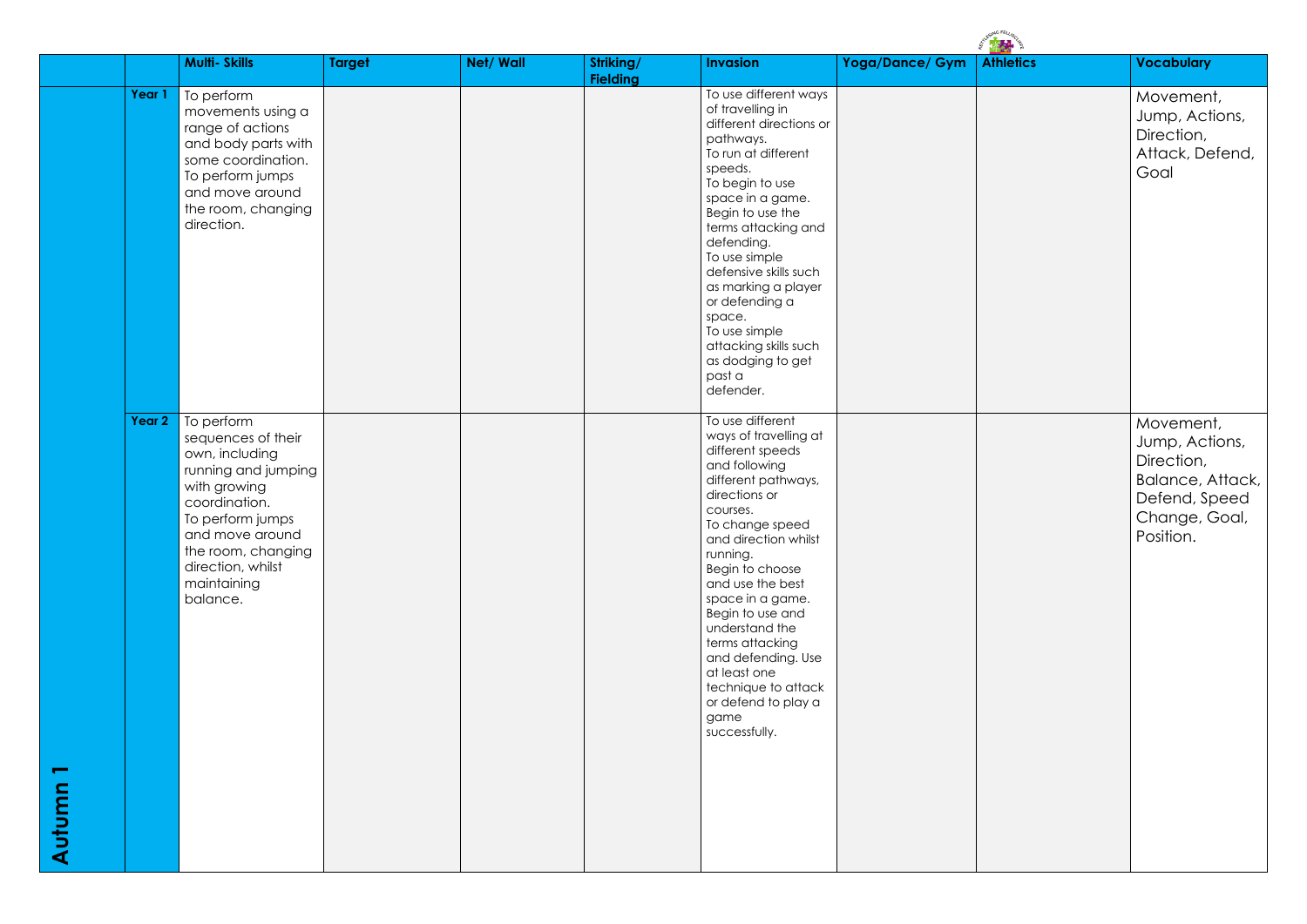|                             |        | <b>Multi-Skills</b>                                                                                                                                                                                                     | <b>Target</b> | <b>Net/Wall</b> | Striking/<br><b>Fielding</b> | <b>Invasion</b> | Yoga/Dance/ Gym                                                                                                                                                                                                                                                           | <b>Athletics</b> | <b>Vocabulary</b>                                                       |
|-----------------------------|--------|-------------------------------------------------------------------------------------------------------------------------------------------------------------------------------------------------------------------------|---------------|-----------------|------------------------------|-----------------|---------------------------------------------------------------------------------------------------------------------------------------------------------------------------------------------------------------------------------------------------------------------------|------------------|-------------------------------------------------------------------------|
|                             | Year 1 | To perform<br>movements using<br>a range of<br>actions and body<br>parts with some<br>coordination.<br>To perform jumps<br>and move<br>around the room,<br>changing<br>direction.                                       |               |                 |                              |                 | To copy actions<br>and movement<br>sequences with a<br>beginning, middle<br>and end.<br>To recognise and<br>copy contrasting<br>actions (small/tall,<br>narrow/wide).<br>To hold still shapes<br>and simple<br>balances.<br>To begin to move<br>with control and<br>care. |                  | Movemer<br>Jump, Act<br>Balances,<br>Shapes, C                          |
| $\mathbf{\Omega}$<br>Autumn | Year 2 | To perform<br>sequences of their<br>own, including<br>running and jumping<br>with growing<br>coordination.<br>To perform jumps<br>and move around<br>the room, changing<br>direction, whilst<br>maintaining<br>balance. |               |                 |                              |                 | To hold a still shape<br>whilst balancing on<br>different points of<br>the body.<br>To move with<br>increasing control<br>and care.<br>To develop the<br>quality of their<br>actions, shapes<br>and balances.<br>To move with<br>coordination,<br>control and care.       |                  | Movemer<br>Jump, Act<br>Direction,<br>Balance,<br>Control,<br>Coordinat |

| <b>thletics</b> | <b>Vocabulary</b>                                                                 |
|-----------------|-----------------------------------------------------------------------------------|
|                 | Movement,<br>Jump, Actions,<br>Balances,<br>Shapes, Control.                      |
|                 | Movement,<br>Jump, Actions,<br>Direction,<br>Balance,<br>Control,<br>Coordination |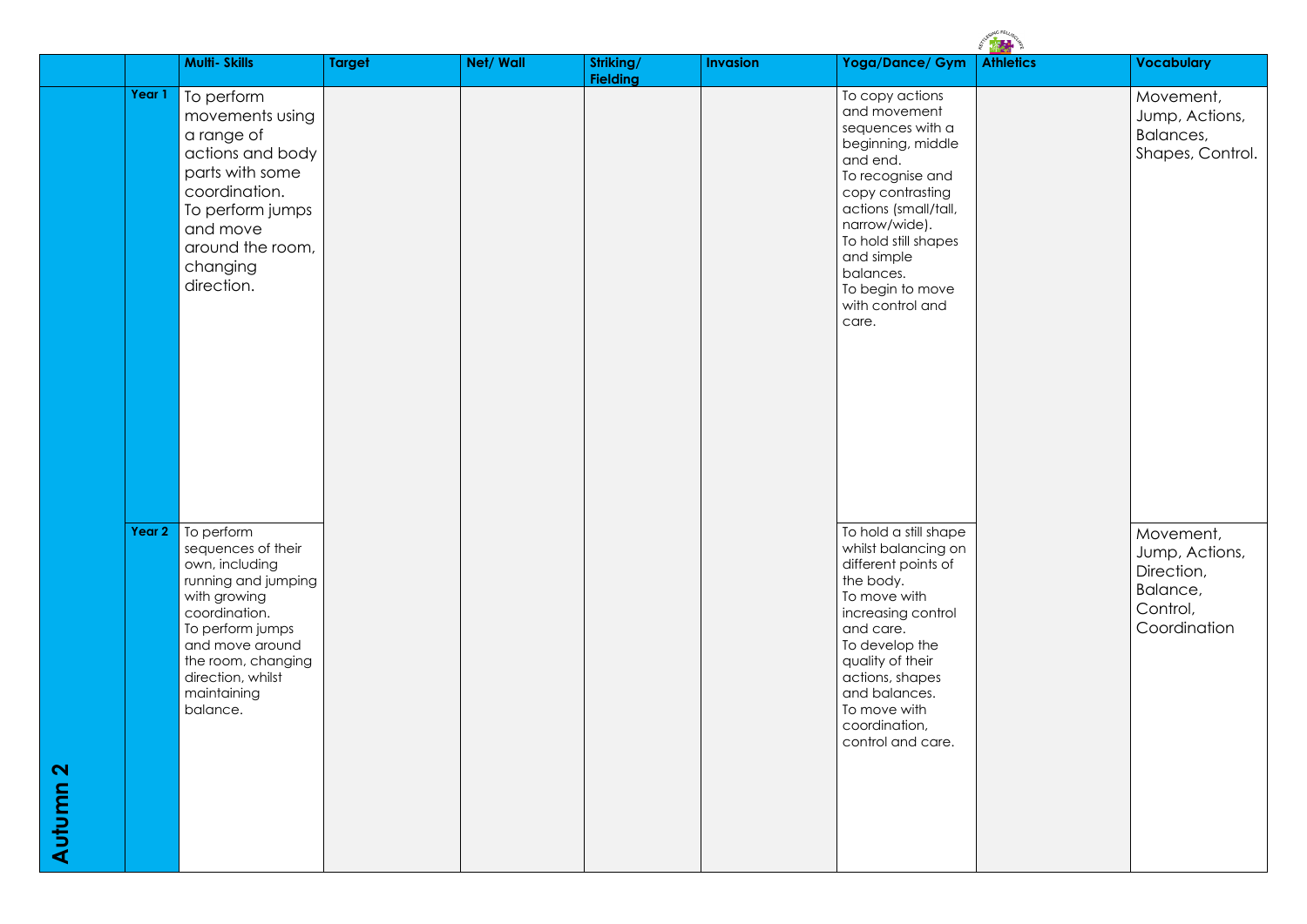|        |        | <b>Multi-Skills</b> | <b>Target</b>                                                                                                                                                                                                                                                | Net/ Wall | Striking/<br><b>Fielding</b> | <b>Invasion</b> | Yoga/Dance/ Gym                                                                                                                                                                                                                                                                                                                                                                                    | <u> 1998 - 1999 - 1999 - 1999 - 1999 - 1999 - 1999 - 1999 - 1999 - 1999 - 1999 - 1999 - 1999 - 1999 - 1999 - 199</u><br><b>Athletics</b> | <b>Vocabulary</b>                                                                                      |
|--------|--------|---------------------|--------------------------------------------------------------------------------------------------------------------------------------------------------------------------------------------------------------------------------------------------------------|-----------|------------------------------|-----------------|----------------------------------------------------------------------------------------------------------------------------------------------------------------------------------------------------------------------------------------------------------------------------------------------------------------------------------------------------------------------------------------------------|------------------------------------------------------------------------------------------------------------------------------------------|--------------------------------------------------------------------------------------------------------|
|        | Year 1 |                     | To throw<br>underarm and<br>overarm.<br>To catch and<br>bounce a ball.<br>To use rolling<br>skills in a game.<br>To practise<br>accurate<br>throwing and<br>consistent<br>catching.                                                                          |           |                              |                 | To copy and<br>repeat actions.<br>To put a<br>sequence of<br>actions together<br>to create a<br>motif.<br>To vary the<br>speed of their<br>actions.<br>To use simple<br>choreographic<br>devices such as<br>unison, canon<br>and mirroring.<br>To begin to<br>improvise<br>independently<br>to create a<br>simple dance.                                                                           |                                                                                                                                          | Movemer<br>Throw, Ca<br>Roll, Jump<br>Actions,<br>Direction,<br>Balance,<br>Dance,<br>Improvise.       |
| Spring | Year 2 |                     | To throw<br>different types<br>of equipment in<br>different ways,<br>for accuracy<br>and distance.<br>To throw, catch<br>and bounce a<br>ball with a<br>partner.<br>To use throwing<br>and catching<br>skills in a game.<br>To throw a ball<br>for distance. |           |                              |                 | То сору,<br>remember and<br>repeat actions.<br>To create a short<br>motif inspired by<br>a stimulus.<br>To change the<br>speed and level<br>of their actions.<br>To use simple<br>choreographic<br>devices such as<br>unison, canon<br>and mirroring.<br>To use different<br>transitions within a<br>dance motif.<br>To move in time to<br>music.<br>To improve the<br>timing of their<br>actions. |                                                                                                                                          | Movemer<br>Jump, Act<br>Throw Cat<br>Roll, Distar<br>Direction,<br>Balance, l<br>Cannon,<br>Mirroring, |

| <b>Vocabulary</b>                                                                                                                |
|----------------------------------------------------------------------------------------------------------------------------------|
| Movement,<br>Throw, Catch,<br>Roll, Jump,<br>Actions,<br>Direction,<br>Balance,<br>Dance,<br>Improvise.                          |
| Movement,<br>Jump, Actions,<br>Throw Catch,<br>Roll, Distance,<br>Direction,<br>Balance, Unison,<br>Cannon,<br>Mirroring, Motif. |
|                                                                                                                                  |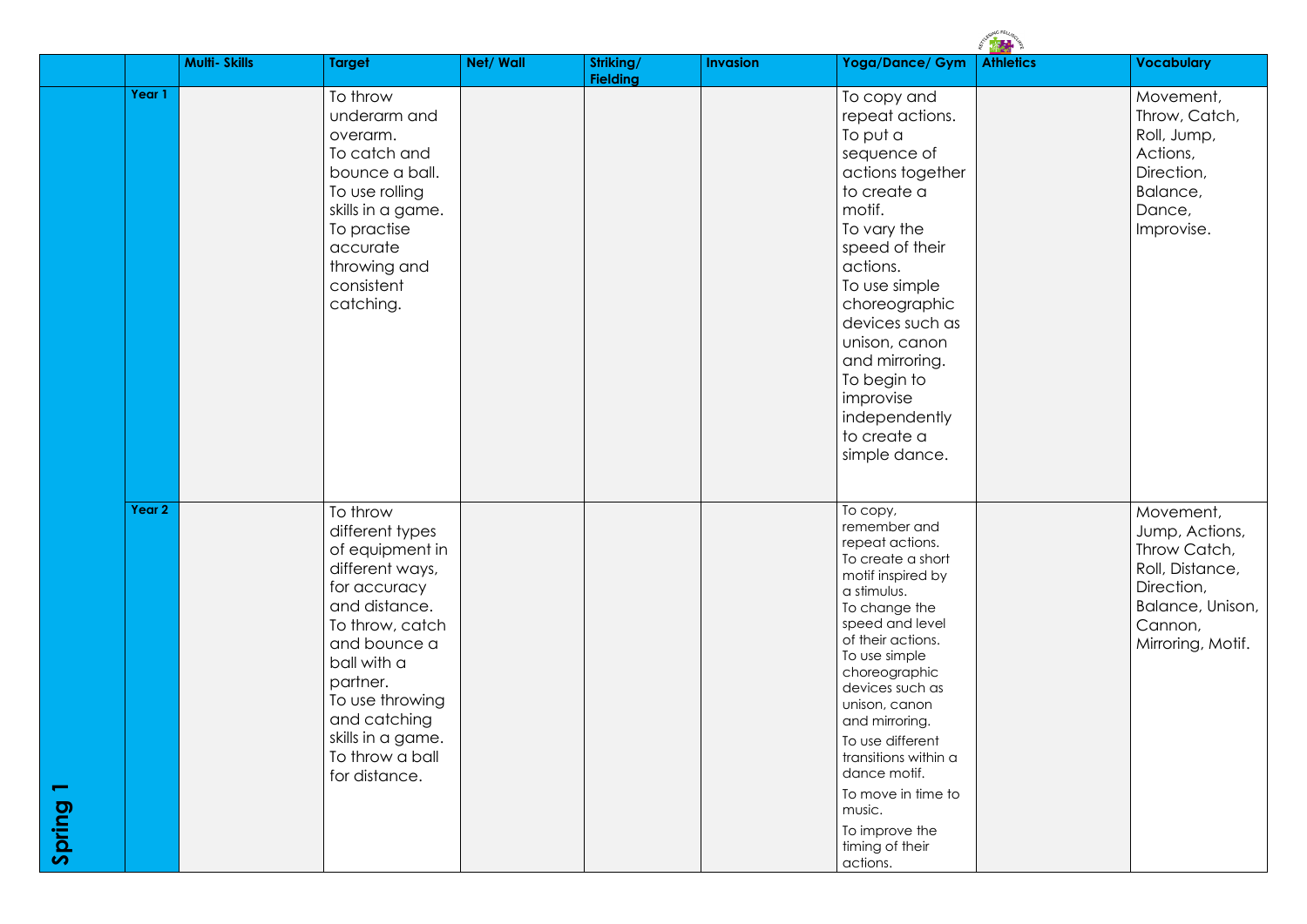|                             |        |                     |               |                                                                                                                                                                                                                                                                                                                              |                              |                 |                                                                                                                                                                                                                                                                                                                                                                                                                                                                                             | $\begin{picture}(130,10) \put(0,0){\line(1,0){15}} \put(15,0){\line(1,0){15}} \put(15,0){\line(1,0){15}} \put(15,0){\line(1,0){15}} \put(15,0){\line(1,0){15}} \put(15,0){\line(1,0){15}} \put(15,0){\line(1,0){15}} \put(15,0){\line(1,0){15}} \put(15,0){\line(1,0){15}} \put(15,0){\line(1,0){15}} \put(15,0){\line(1,0){15}} \put(15,0){\line($ |                                                                                                                   |
|-----------------------------|--------|---------------------|---------------|------------------------------------------------------------------------------------------------------------------------------------------------------------------------------------------------------------------------------------------------------------------------------------------------------------------------------|------------------------------|-----------------|---------------------------------------------------------------------------------------------------------------------------------------------------------------------------------------------------------------------------------------------------------------------------------------------------------------------------------------------------------------------------------------------------------------------------------------------------------------------------------------------|-----------------------------------------------------------------------------------------------------------------------------------------------------------------------------------------------------------------------------------------------------------------------------------------------------------------------------------------------------|-------------------------------------------------------------------------------------------------------------------|
|                             |        | <b>Multi-Skills</b> | <b>Target</b> | Net/Wall                                                                                                                                                                                                                                                                                                                     | Striking/<br><b>Fielding</b> | <b>Invasion</b> | Yoga/Dance/ Gym                                                                                                                                                                                                                                                                                                                                                                                                                                                                             | <b>Athletics</b>                                                                                                                                                                                                                                                                                                                                    | <b>Vocabulary</b>                                                                                                 |
|                             | Year 1 |                     |               | To perform<br>using a range<br>of actions and<br>body parts<br>with some<br>coordination.<br>To begin to<br>perform learnt<br>skills with some<br>control.<br>Use hitting skills<br>in a game.<br>To practise<br>basic striking,<br>sending and<br>receiving.                                                                |                              |                 | To create and<br>perform a<br>movement<br>sequence.<br>To copy actions<br>and movement<br>sequences with a<br>beginning, middle<br>and end.<br>To link two actions<br>to make a<br>sequence.<br>To recognise and<br>copy contrasting<br>actions (small/tall,<br>narrow/wide).<br>To travel in different<br>ways, changing<br>direction and<br>speed.                                                                                                                                        |                                                                                                                                                                                                                                                                                                                                                     | Movement, Hit,<br>Roll, Jump, Actions,<br>Direction, Balance,<br>Dance, Improvise.                                |
| $\mathbf{\Omega}$<br>Spring | Year 2 |                     |               | To perform<br>sequences of<br>their own<br>composition with<br>coordination.<br>To perform learnt<br>skills with<br>increasing<br>control.<br>To strike or hit a<br>ball with<br>increasing<br>control.<br>To learn skills for<br>playing striking<br>and fielding<br>games.<br>To position the<br>body to strike a<br>ball. |                              |                 | To copy, explore and<br>remember actions<br>and movements to<br>create their own<br>sequence.<br>To link actions to<br>make a sequence.<br>To travel in a variety<br>of ways, including<br>rolling.<br>To hold a still shape<br>whilst balancing on<br>different points of the<br>body.<br>To jump in a variety<br>of ways and land<br>with increasing<br>control and balance.<br>To climb onto and<br>jump off the<br>equipment safely.<br>To move with<br>increasing control<br>and care. |                                                                                                                                                                                                                                                                                                                                                     | Movement,<br>Jump, Actions,<br>Throw Catch,<br>Roll, Distance,<br>Direction,<br>Balance, Strike,<br>Control, Care |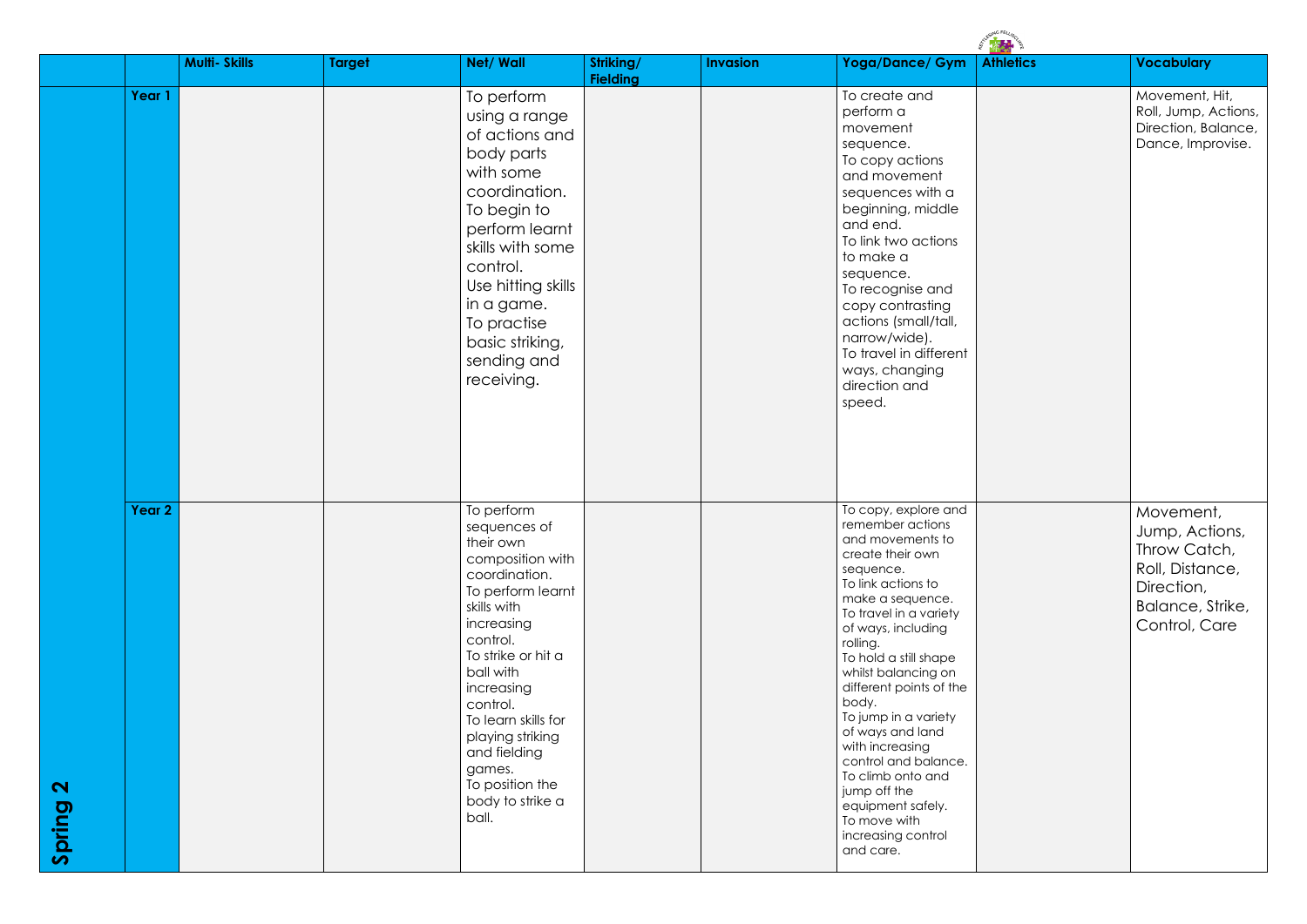|        |                   |                     |        |          |                                                                                                                                                                                                                                                                                                                                 |                 |                 | 麻果                                                                                                                                                                                                                                                                                                                                                                                                                                                                                                                                                                                                          |                                                                                                                                       |
|--------|-------------------|---------------------|--------|----------|---------------------------------------------------------------------------------------------------------------------------------------------------------------------------------------------------------------------------------------------------------------------------------------------------------------------------------|-----------------|-----------------|-------------------------------------------------------------------------------------------------------------------------------------------------------------------------------------------------------------------------------------------------------------------------------------------------------------------------------------------------------------------------------------------------------------------------------------------------------------------------------------------------------------------------------------------------------------------------------------------------------------|---------------------------------------------------------------------------------------------------------------------------------------|
|        |                   | <b>Multi-Skills</b> | Target | Net/Wall | Striking/<br><b>Fielding</b>                                                                                                                                                                                                                                                                                                    | <b>Invasion</b> | Yoga/Dance/ Gym | <b>Athletics</b>                                                                                                                                                                                                                                                                                                                                                                                                                                                                                                                                                                                            | <b>Vocabulary</b>                                                                                                                     |
|        | Year 1            |                     |        |          | To perform<br>using a range<br>of actions<br>and body<br>parts with<br>some<br>coordination.<br>To begin to<br>perform<br>learnt skills<br>with some<br>control.<br>Use hitting<br>skills in a<br>game.<br>To practise<br>basic striking,<br>sending and<br>receiving.                                                          |                 |                 | To vary their pace and<br>speed when running.<br>To run with a basic<br>technique over different<br>distances.<br>To show good posture<br>and balance.<br>To jog in a straight line.<br>To change direction<br>when jogging.<br>To sprint in a straight<br>line.<br>To change direction<br>when sprinting.<br>To maintain control as<br>they change direction.<br>To throw underarm and<br>overarm.<br>Throw a ball towards a<br>target with increasing<br>accuracy.                                                                                                                                        | Hitting, Control,<br>Striking,<br>Receiving, Run,<br>Throw, Speed,<br>Distance,<br>Direction.                                         |
| Summer | Year <sub>2</sub> |                     |        |          | To perform<br>sequences of<br>their own<br>composition<br>with<br>coordination.<br>To perform<br>learnt skills with<br>increasing<br>control.<br>To strike or hit a<br>ball with<br>increasing<br>control.<br>To learn skills for<br>playing striking<br>and fielding<br>games.<br>To position the<br>body to strike a<br>ball. |                 |                 | To run at different<br>paces, describing the<br>different paces.<br>Use a variety of different<br>stride lengths.<br>To travel at different<br>speeds.<br>To begin to select the<br>most suitable pace and<br>speed for distance.<br>To complete an<br>obstacle course.<br>Vary the speed and<br>direction in which they<br>are travelling.<br>To throw different types<br>of equipment in<br>different ways, for<br>accuracy and distance.<br>To throw with accuracy<br>at targets of different<br>heights.<br>To investigate ways to<br>alter their throwing<br>technique to achieve<br>greater distance. | Hitting, Control,<br>Striking,<br>Receiving, Run,<br>Throw, Speed,<br>Distance,<br>Direction,<br>Accuracy,<br>Obstacle,<br>Technique. |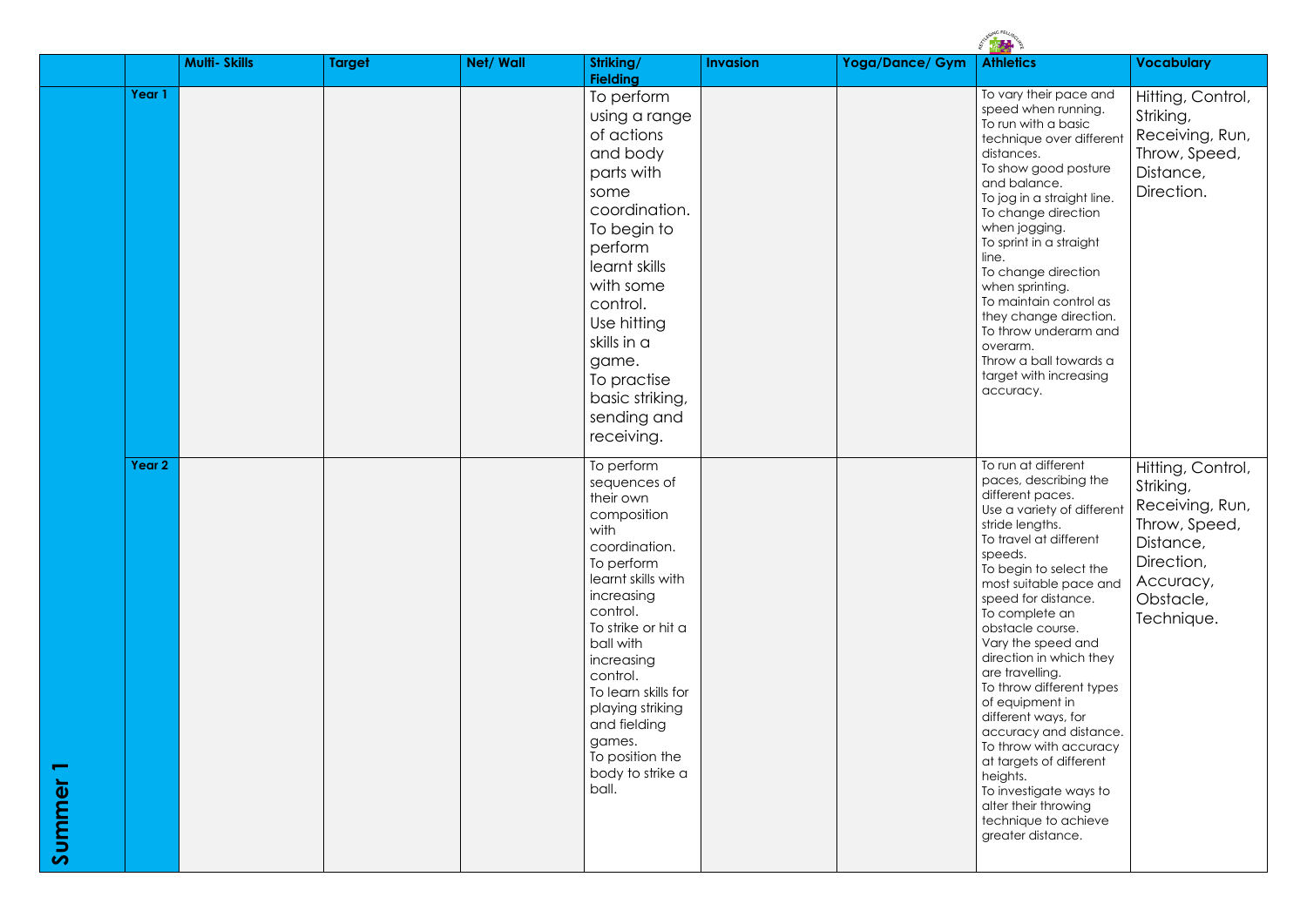|                             |        | <b>Multi-Skills</b> | <b>Target</b> | Net/Wall | Striking/       | <b>Invasion</b>                                                                                                                                                                                                                                                                                                                                                                                                            | Yoga/Dance/ Gym | <b>Athletics</b>                                                                                                                                                                                                                                                                                    | <b>Vocabulary</b>                                                                                     |
|-----------------------------|--------|---------------------|---------------|----------|-----------------|----------------------------------------------------------------------------------------------------------------------------------------------------------------------------------------------------------------------------------------------------------------------------------------------------------------------------------------------------------------------------------------------------------------------------|-----------------|-----------------------------------------------------------------------------------------------------------------------------------------------------------------------------------------------------------------------------------------------------------------------------------------------------|-------------------------------------------------------------------------------------------------------|
|                             | Year 1 |                     |               |          | <b>Fielding</b> | To use different ways<br>of travelling in<br>different directions or<br>pathways.<br>To run at different<br>speeds.<br>To begin to use<br>space in a game.<br>Begin to use the<br>terms attacking and<br>defending.<br>To use simple<br>defensive skills such<br>as marking a player<br>or defending a<br>space.<br>To use simple<br>attacking skills such<br>as dodging to get<br>past a<br>defender.                     |                 | To begin to<br>perform learnt<br>skills with some<br>control.<br>Engage in<br>competitive<br>activities and<br>team games.<br>To watch and<br>describe<br>performances.<br>Begin to say<br>how they could<br>improve.                                                                               | Attack, Defend,<br>Goal, Space,<br>Performance,<br><b>Improvements</b>                                |
| $\mathbf{\Omega}$<br>Summer | Year 2 |                     |               |          |                 | To use different<br>ways of travelling at<br>different speeds<br>and following<br>different pathways,<br>directions or<br>courses.<br>To change speed<br>and direction whilst<br>running.<br>Begin to choose<br>and use the best<br>space in a game.<br>Begin to use and<br>understand the<br>terms attacking<br>and defending. Use<br>at least one<br>technique to attack<br>or defend to play a<br>game<br>successfully. |                 | To perform learnt<br>skills with<br>increasing control.<br>Compete against<br>self and others.<br>To watch and<br>describe<br>performances,<br>and use what they<br>see to improve<br>their own<br>performance.<br>To talk about the<br>differences<br>between their<br>work and that of<br>others. | Attack, Defend,<br>Goal, Space,<br>Speed,<br>Direction,<br>Performance,<br>Improvements,<br>Evaluate. |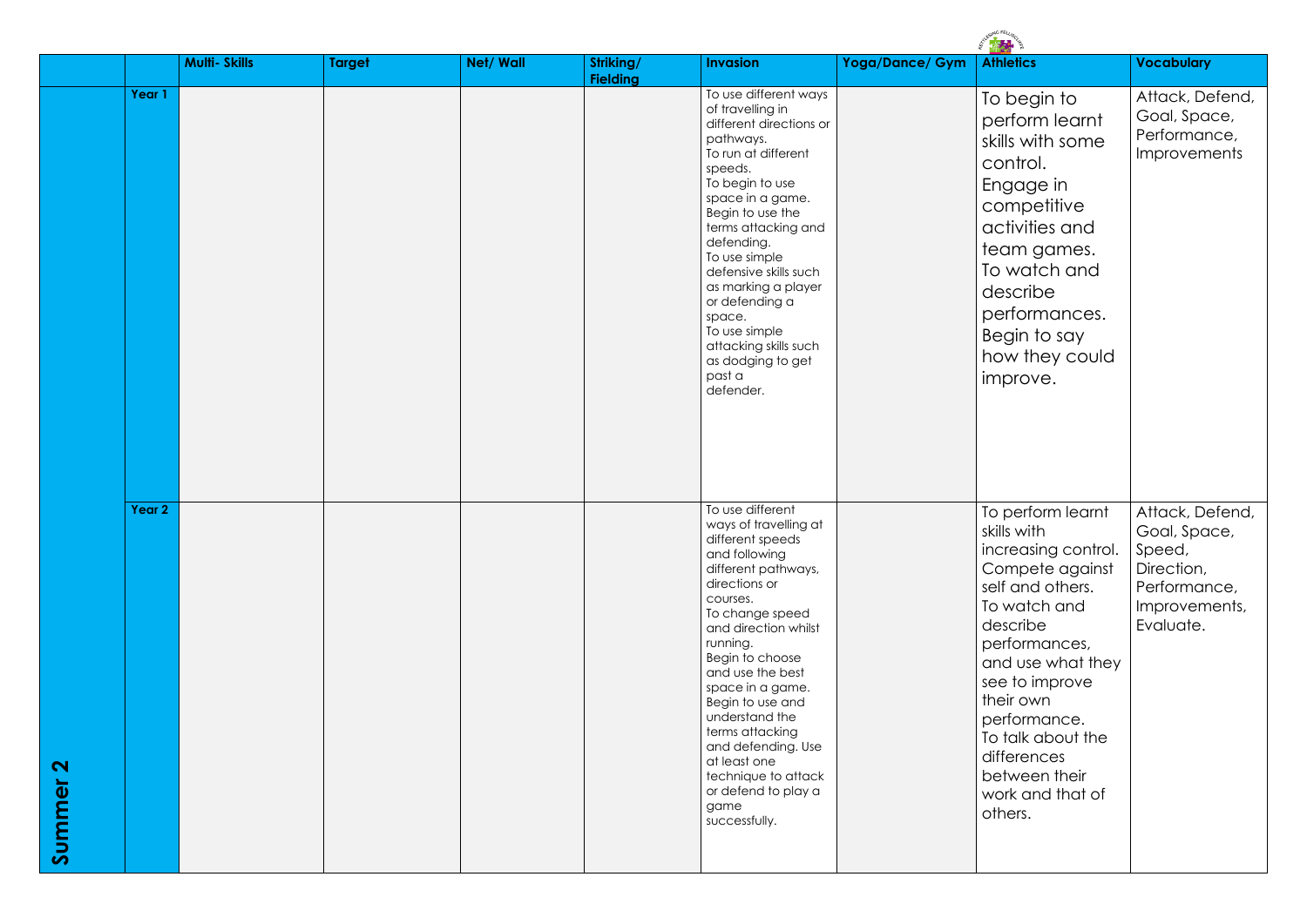|                                           |                   | <b>Multi-Skills</b> | <b>Target</b> | <b>Net/Wall</b> | Striking/<br><b>Fielding</b> | <b>Invasion</b>                                                                                                                                                                                                                                                                                                                                                                                                                                                                | Yoga/Dance/ Gym                                                                                                                                                                                                                                                                                                                                                                                             | <b>Athletics</b> | <b>Vocabulary</b>                                                                                                                                   |
|-------------------------------------------|-------------------|---------------------|---------------|-----------------|------------------------------|--------------------------------------------------------------------------------------------------------------------------------------------------------------------------------------------------------------------------------------------------------------------------------------------------------------------------------------------------------------------------------------------------------------------------------------------------------------------------------|-------------------------------------------------------------------------------------------------------------------------------------------------------------------------------------------------------------------------------------------------------------------------------------------------------------------------------------------------------------------------------------------------------------|------------------|-----------------------------------------------------------------------------------------------------------------------------------------------------|
|                                           | Year <sub>3</sub> |                     |               |                 |                              | To use simple attacking<br>and defending skills in a<br>game.<br>To develop the quality of<br>the actions in their<br>performances.<br>To perform learnt skills and<br>techniques with control<br>and confidence.<br>To compete against self<br>and others in a controlled<br>manner.<br>To throw and catch with<br>greater control and<br>accuracy.                                                                                                                           | To perform large and small<br>body part balances, including<br>standing and kneeling<br>balances<br>To balance on apparatus.<br>To create interesting body<br>shapes while holding balances<br>with control and confidence.<br>To begin to show flexibility in<br>movements.                                                                                                                                |                  | Attack, Defend,<br>Invasion, Goal,<br>Control, Balance,<br>Flexibility,<br>Movements.                                                               |
| $\overline{\phantom{0}}$<br><b>Autumn</b> | Year <sub>4</sub> |                     |               |                 |                              | To use a range of<br>attacking and<br>defending skills and<br>techniques in a game.<br>To throw and catch with<br>greater control and<br>accuracy.<br>To develop different<br>ways of throwing and<br>catching.<br>To perform and apply<br>skills and techniques<br>with control and<br>accuracy.<br>To take part in a range<br>of<br>competitive activities.<br>To watch, describe and<br>evaluate the<br>effectiveness of<br>performances, giving<br>ideas for improvements. | To carry out balances,<br>recognising the position of their<br>centre of gravity and how this<br>affects the balance.<br>To begin to develop good<br>technique when travelling,<br>balancing and using<br>equipment.<br>To develop strength, technique<br>and flexibility throughout<br>performances.<br>To perform 1, 2, 3 and 4- point<br>balances.<br>To perform balances with and<br>against a partner. |                  | Attack, Defend,<br>Invasion, Goal,<br>Control, Accuracy,<br>Balance, Flexibility,<br>Movements,<br>Evaluate, Strength,<br>1,2,3,4 Point<br>Balance. |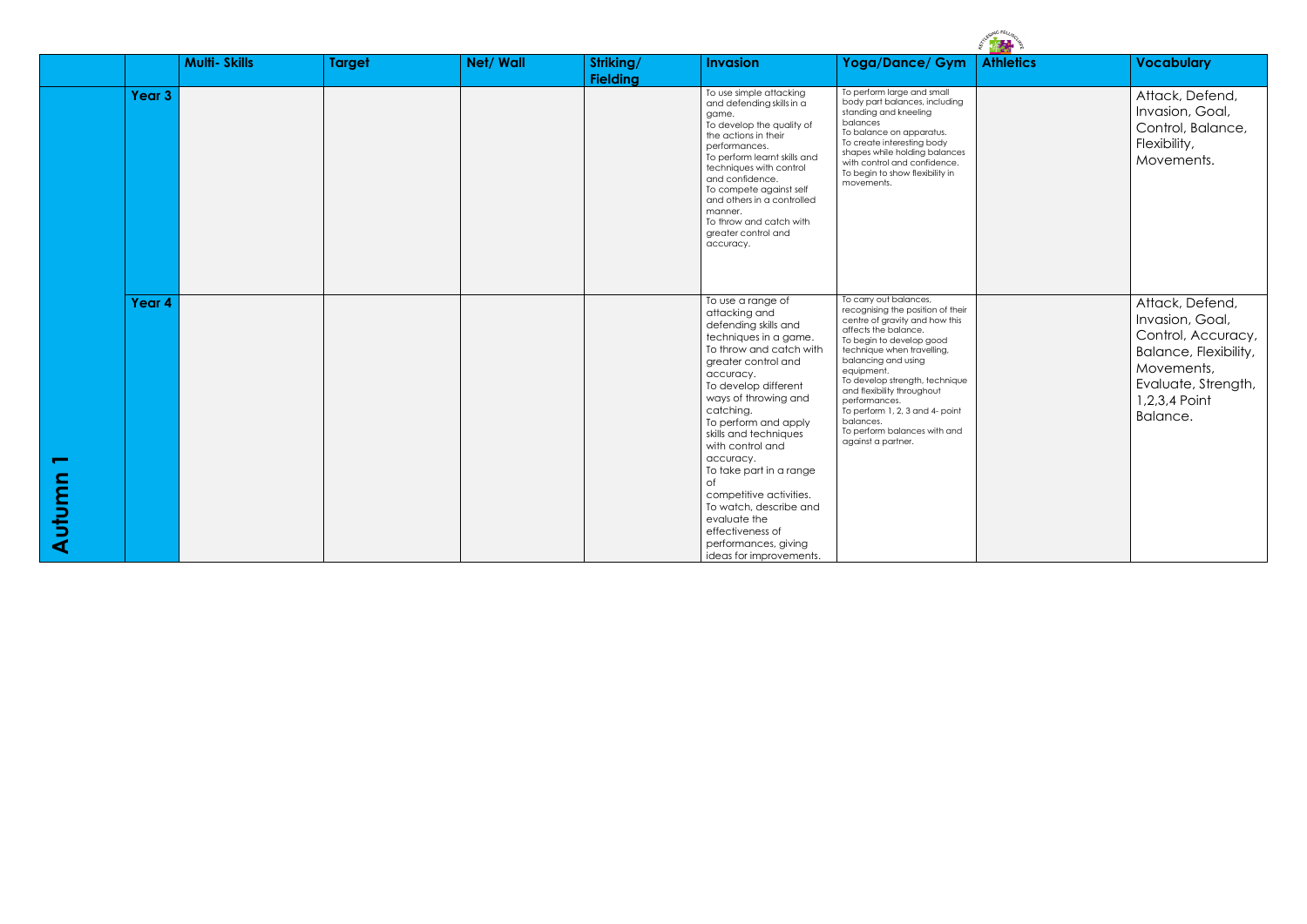|            |                   | <b>Multi-Skills</b> | <b>Target</b> | Net/Wall | Striking/<br><b>Fielding</b> | <b>Invasion</b>                                                                                                                                                                                                                                                                                                                                                                                                                                                                                                                      | Yoga/Dance/ Gym                                                                                                                                                                                                                                                                                                                                                                                                                                                                                                          | <b>Athletics</b> | <b>Vocabulary</b>                                                                                                                                                                                                  |
|------------|-------------------|---------------------|---------------|----------|------------------------------|--------------------------------------------------------------------------------------------------------------------------------------------------------------------------------------------------------------------------------------------------------------------------------------------------------------------------------------------------------------------------------------------------------------------------------------------------------------------------------------------------------------------------------------|--------------------------------------------------------------------------------------------------------------------------------------------------------------------------------------------------------------------------------------------------------------------------------------------------------------------------------------------------------------------------------------------------------------------------------------------------------------------------------------------------------------------------|------------------|--------------------------------------------------------------------------------------------------------------------------------------------------------------------------------------------------------------------|
|            | Year <sub>5</sub> |                     |               |          |                              | To consolidate different ways<br>of throwing and catching,<br>and know when each is<br>appropriate in a game.<br>To use ball skills in various ways,<br>and begin to link together.<br>To keep and win back<br>possession of the ball<br>effectively in a team game.<br>To consistently perform and<br>apply skills and techniques<br>with accuracy and control.<br>To take part in games with a<br>strong understanding of<br>tactics and composition.<br>To choose and use criteria to<br>evaluate own and others'<br>performance. | To select ideas to compose<br>specific sequences of<br>movements, shapes and<br>balances.<br>To adapt their sequences to fit<br>new criteria or suggestions.<br>To perform balances fluently<br>and with control.<br>To confidently develop the<br>placement of their body parts<br>in balances, recognising the<br>position of their centre of<br>gravity and where it should be<br>in relation to the base of the<br>balance.<br>Consistently perform and apply<br>skills and techniques with<br>accuracy and control. |                  | Attack, Defend,<br>Invasion, Goal,<br>Control, Accuracy,<br>Balance, Flexibility,<br>Movements,<br>Evaluate, Strength,<br>1,2,3,4 Point<br>Balance,<br>Consistent, Centre<br>of Gravity, Base of<br>Balance.       |
| utumn<br>◀ | Year 6            |                     |               |          |                              | To throw and catch accurately<br>and successfully under pressure in<br>a game.<br>To keep and win back possession<br>of the ball effectively and in a<br>variety of ways in a team game.<br>To perform and apply a variety of<br>skills and techniques confidently,<br>consistently and with precision.<br>To take part in competitive<br>games with a strong<br>understanding of tactics and<br>composition.<br>Thoroughly evaluate their own<br>and others' work, suggesting<br>thoughtful and appropriate<br>improvements         | To create their own complex<br>sequences involving balancing and<br>holding shapes.<br>To demonstrate precise and<br>controlled placement of body parts<br>in their actions, shapes and<br>balances.<br>Develop strength, technique and<br>flexibility throughout performances.<br>Develop technique, control and<br>complexity of part-weight partner<br>balances.<br>To perform and apply a variety of<br>skills and techniques confidently,<br>consistently and with precision.                                       |                  | Attack, Defend,<br>Invasion, Goal,<br>Control, Accuracy,<br>Balance, Flexibility,<br>Movements,<br>Evaluate, Strength,<br>1,2,3,4 Point Balance,<br>Consistent, Centre of<br>Gravity, Base of<br>Balance, Variety. |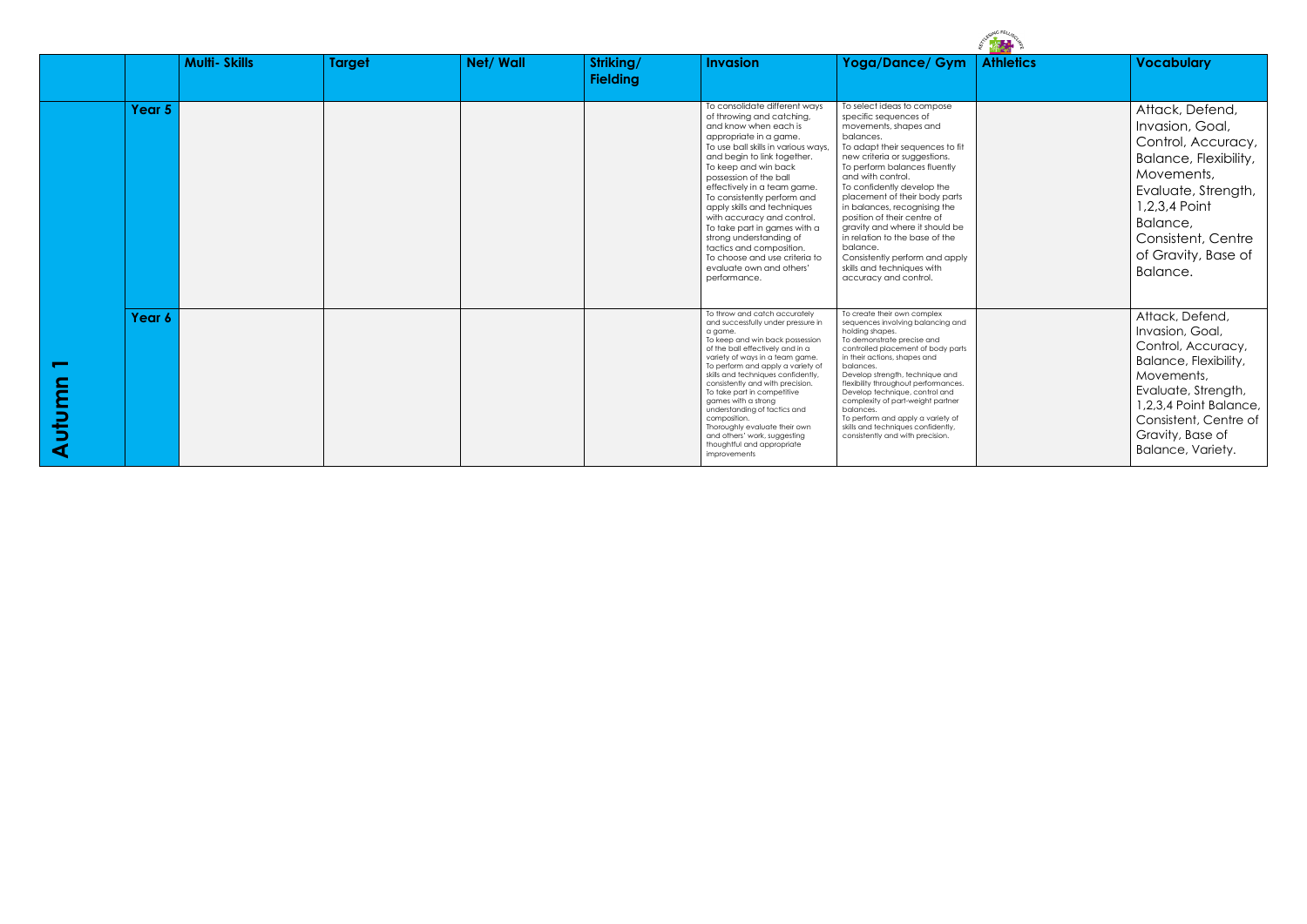**Autumn 2**

|                   | <b>Multi-Skills</b> | <b>Target</b> | Net/Wall | Striking/<br><b>Fielding</b> | <b>Invasion</b>                                                                                                                                                                                                                                                                                                                                                                                                                                                                                                                        | Yoga/Dance/ Gym                                                                                                                                                                                                                                                                                                                                                                                                                                                                                                          | <b>Athletics</b> | <b>Vocabulary</b>                                                                                                                                                                                                     |
|-------------------|---------------------|---------------|----------|------------------------------|----------------------------------------------------------------------------------------------------------------------------------------------------------------------------------------------------------------------------------------------------------------------------------------------------------------------------------------------------------------------------------------------------------------------------------------------------------------------------------------------------------------------------------------|--------------------------------------------------------------------------------------------------------------------------------------------------------------------------------------------------------------------------------------------------------------------------------------------------------------------------------------------------------------------------------------------------------------------------------------------------------------------------------------------------------------------------|------------------|-----------------------------------------------------------------------------------------------------------------------------------------------------------------------------------------------------------------------|
| Year <sub>3</sub> |                     |               |          |                              | To use two different ways of<br>moving with a ball in a game.<br>To pass the ball in two different<br>ways in a game situation with<br>some success.<br>To know how to keep and win<br>back possession of the ball in a<br>team game.<br>To develop the quality of the<br>actions in their performances.<br>To perform learnt skills and<br>techniques with control and<br>confidence.<br>To watch, describe and<br>evaluate the effectiveness of<br>a performance.<br>To describe how their<br>performance has improved<br>over time. | To perform large and<br>small body part balances,<br>including standing and<br>kneeling balances<br>To balance on apparatus.<br>To create interesting body<br>shapes while holding<br>balances with control and<br>confidence.<br>To begin to show flexibility<br>in movements.                                                                                                                                                                                                                                          |                  | Attack, Defend,<br>Invasion, Goal,<br>Control, Balance,<br>Flexibility,<br>Movements.                                                                                                                                 |
| Year <sub>4</sub> |                     |               |          |                              | To occasionally contribute<br>towards helping their team<br>to keep and win back<br>possession of the ball in a<br>team game.<br>To perform and apply skills<br>and techniques with control<br>and accuracy.<br>To take part in a range of<br>competitive activities.<br>To watch, describe and<br>evaluate the effectiveness of<br>performances, giving ideas<br>for improvements.<br>To modify their use of skills or<br>techniques to achieve a<br>better result.                                                                   | To carry out balances,<br>recognising the position of<br>their centre of gravity and<br>how this affects the balance.<br>To begin to develop good<br>technique when travelling,<br>balancing and using<br>equipment.<br>To develop strength,<br>technique and flexibility<br>throughout<br>performances.<br>To perform $1, 2, 3$ and $4-$<br>point balances.<br>To perform balances with<br>and against a partner.                                                                                                       |                  | Attack, Defend,<br>Invasion, Goal,<br>Control, Accuracy,<br>Balance, Flexibility,<br>Movements,<br>Evaluate, Strength,<br>1,2,3,4 Point<br>Balance.                                                                   |
| Year 5            |                     |               |          |                              | To consistently perform and<br>apply skills and techniques<br>with accuracy and control.<br>To take part in competitive<br>games with a strong<br>understanding of tactics and<br>composition.<br>To choose and use criteria to<br>evaluate own and others'<br>performance.<br>To explain why they have<br>used particular skills or<br>techniques, and the effect<br>they have had on their<br>performance.                                                                                                                           | To select ideas to compose<br>specific sequences of<br>movements, shapes and<br>balances.<br>To adapt their sequences to fit<br>new criteria or suggestions.<br>To perform balances fluently<br>and with control.<br>To confidently develop the<br>placement of their body parts<br>in balances, recognising the<br>position of their centre of<br>gravity and where it should be<br>in relation to the base of the<br>balance.<br>Consistently perform and apply<br>skills and techniques with<br>accuracy and control. |                  | Attack, Defend,<br>Invasion, Goal<br>Control, Accuracy,<br>Balance, Flexibility,<br>Movements,<br>Evaluate, Strength,<br>1,2,3,4 Point<br>Balance,<br>Consistent, Centre<br>of Gravity, Base of<br>Balance.           |
| Year 6            |                     |               |          |                              | To perform and apply a<br>variety of skills and<br>techniques confidently,<br>consistently and with<br>precision.<br>To take part in competitive<br>games with a strong<br>understanding of tactics and<br>composition.<br>To thoroughly evaluate their<br>own and others' work,<br>suggesting thoughtful and<br>appropriate improvements.                                                                                                                                                                                             | To create their own complex<br>sequences involving balancing<br>and holding shapes.<br>To demonstrate precise and<br>controlled placement of body<br>parts in their actions, shapes<br>and balances.<br>Develop strength, technique<br>and flexibility throughout<br>performances.<br>Develop technique, control<br>and complexity of part-weight<br>partner balances.<br>To perform and apply a variety<br>of skills and techniques<br>confidently, consistently and<br>with precision.                                 |                  | Attack, Defend,<br>Invasion, Goal,<br>Control, Accuracy,<br>Balance, Flexibility,<br>Movements,<br>Evaluate, Strength,<br>1,2,3,4 Point<br>Balance, Consistent,<br>Centre of Gravity,<br>Base of Balance,<br>Variety. |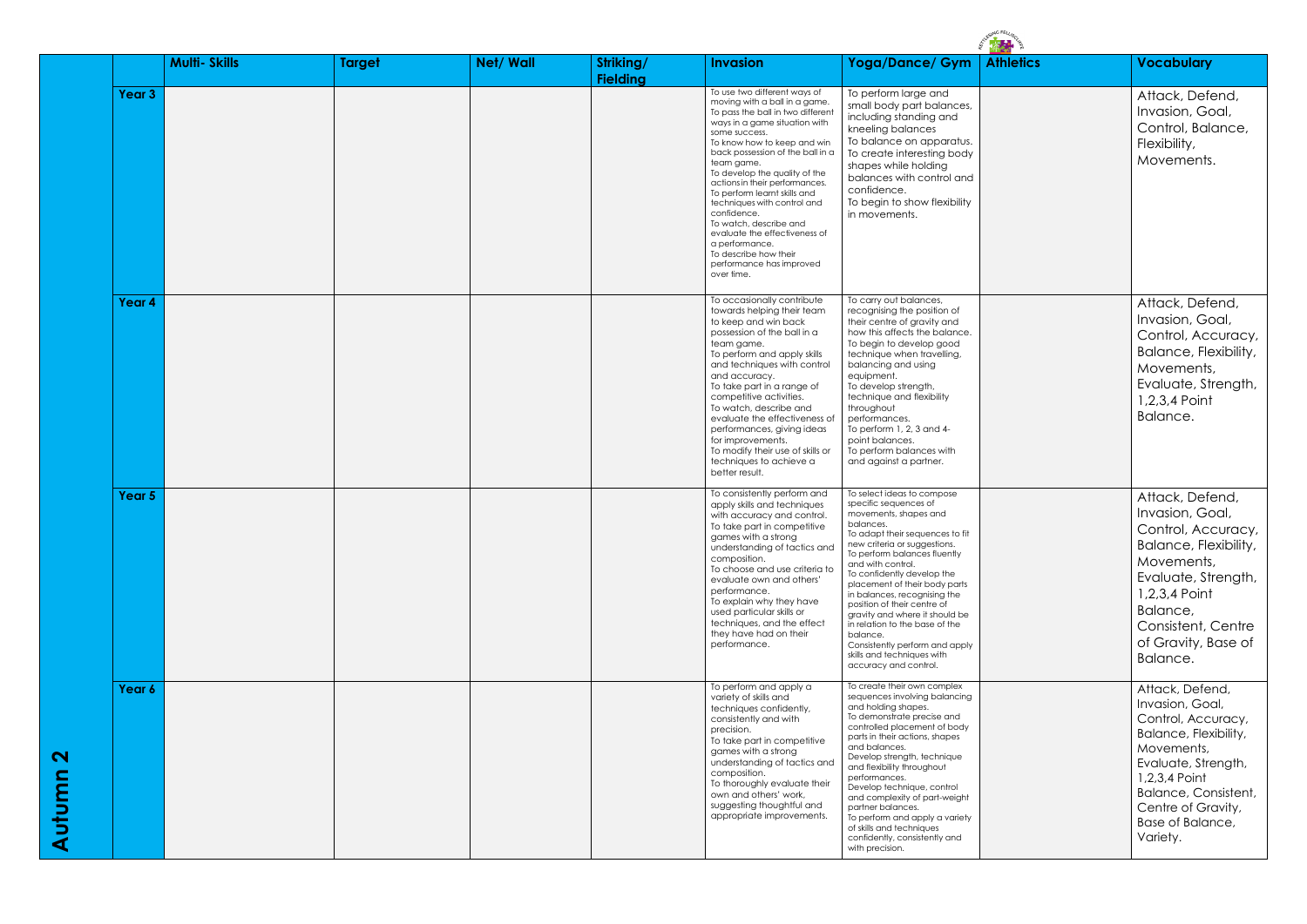|                                           |        | <b>Multi-Skills</b>                                                                                                                                                                                                                                                                                                                              | <b>Target</b> | <b>Net/Wall</b> | Striking/       | <b>Invasion</b>                                                                                                                                                                                                                                                                                                                                                                                                                                                                                                                        | Yoga/Dance/ Gym                                                                                                                                                                                                                                                                                                                                                                                                                                                                                                                                                                    | "ARY SCH<br><b>Athletics</b> | <b>Vocabulary</b>                                                                                                                                                                                               |
|-------------------------------------------|--------|--------------------------------------------------------------------------------------------------------------------------------------------------------------------------------------------------------------------------------------------------------------------------------------------------------------------------------------------------|---------------|-----------------|-----------------|----------------------------------------------------------------------------------------------------------------------------------------------------------------------------------------------------------------------------------------------------------------------------------------------------------------------------------------------------------------------------------------------------------------------------------------------------------------------------------------------------------------------------------------|------------------------------------------------------------------------------------------------------------------------------------------------------------------------------------------------------------------------------------------------------------------------------------------------------------------------------------------------------------------------------------------------------------------------------------------------------------------------------------------------------------------------------------------------------------------------------------|------------------------------|-----------------------------------------------------------------------------------------------------------------------------------------------------------------------------------------------------------------|
|                                           | Year 3 | To throw and catch with greater<br>control and accuracy.<br>To practise the correct technique for<br>catching a ball and use it in a game.<br>To perform a range of catching and<br>gathering skills with control.<br>To catch with increasing control and<br>accuracy.                                                                          |               |                 | <b>Fielding</b> | To use two different ways of<br>moving with a ball in a game.<br>To pass the ball in two different<br>ways in a game situation with<br>some success.<br>To know how to keep and win<br>back possession of the ball in a<br>team game.<br>To develop the quality of the<br>actions in their performances.<br>To perform learnt skills and<br>techniques with control and<br>confidence.<br>To watch, describe and<br>evaluate the effectiveness of<br>a performance.<br>To describe how their<br>performance has improved<br>over time. | To know the importance of<br>strength and flexibility for<br>physical activity.<br>To link combinations of actions<br>with increasing confidence,<br>including changes of direction,<br>speed or level.<br>To develop the quality of their<br>actions, shapes and balances.<br>To move with coordination.<br>control and care.<br>To use turns whilst travelling in a<br>variety of ways.<br>To use a range of jumps in their<br>sequences.<br>To begin to use equipment to<br>vault.                                                                                              |                              | Attack, Defend,<br>Invasion, Goal,<br>Control, Balance,<br>Flexibility,<br>Movements.                                                                                                                           |
| pring<br>$\boldsymbol{\omega}$            | Year 4 | To throw and catch with greater<br>control and accuracy.<br>To practise the correct technique for<br>catching a ball and use it in a game.<br>To perform a range of catching and<br>gathering skills with control.<br>To catch with increasing control and<br>accuracy.<br>To develop the different and varied<br>ways of throwing and catching. |               |                 |                 | To occasionally contribute<br>towards helping their team to<br>keep and win back<br>possession of the ball in a<br>team game.<br>To perform and apply skills<br>and techniques with control<br>and accuracy.<br>To take part in a range of<br>competitive activities.<br>To watch, describe and<br>evaluate the effectiveness of<br>performances, giving ideas<br>for improvements.<br>To modify their use of skills or<br>techniques to achieve a<br>better result.                                                                   | To use an increasing range of<br>actions, directions and levels in<br>their sequences.<br>To move with clarity, fluency<br>and expression.<br>To show changes of direction,<br>speed and level during a<br>performance.<br>To travel in different ways,<br>including using flight.<br>To improve the placement and<br>alignment of body parts in<br>balances.<br>To use equipment to vault in a<br>variety of ways.<br>To begin to develop good<br>technique when travelling,<br>balancing and using<br>equipment.<br>To develop strength, technique<br>and flexibility throughout |                              | Attack, Defend,<br>Invasion, Goal,<br>Control, Accuracy,<br>Balance, Flexibility,<br>Movements,<br>Evaluate, Strength,<br>1,2,3,4 Point<br>Balance.                                                             |
|                                           | Year 5 | Consolidate different ways<br>of throwing and catching,<br>and know when each is<br>appropriate in a game.                                                                                                                                                                                                                                       |               |                 |                 | To consistently perform and<br>apply skills and techniques<br>with accuracy and control.<br>To take part in competitive<br>games with a strong<br>understanding of tactics and<br>composition.<br>To choose and use criteria to<br>evaluate own and others'<br>performance.<br>To explain why they have<br>used particular skills or<br>techniques, and the effect<br>they have had on their<br>performance.                                                                                                                           | performances<br>To select ideas to compose<br>specific sequences of<br>movements, shapes and<br>balances.<br>To adapt their sequences to fit<br>new criteria or suggestions.<br>Perform jumps, shapes and<br>balances fluently and with<br>control.<br>To confidently use equipment<br>to vault in a variety of ways.<br>To apply skills and techniques<br>consistently.<br>To develop strength, technique<br>and flexibility throughout<br>performances.<br>To combine equipment with<br>movement to create<br>sequences.                                                         |                              | Attack, Defend,<br>Invasion, Goal,<br>Control, Accuracy,<br>Balance, Flexibility,<br>Movements,<br>Evaluate, Strength,<br>1,2,3,4 Point<br>Balance,<br>Consistent, Centre<br>of Gravity, Base of<br>Balance.    |
| $\sigma$<br>prin<br>$\boldsymbol{\omega}$ | Year 6 | Throw and catch<br>accurately and<br>successfully under pressure<br>in a game.                                                                                                                                                                                                                                                                   |               |                 |                 | To perform and apply a<br>variety of skills and techniques<br>confidently, consistently and<br>with precision.<br>To take part in competitive<br>games with a strong<br>understanding of tactics and<br>composition.<br>To thoroughly evaluate their<br>own and others' work,<br>suggesting thoughtful and<br>appropriate improvements.                                                                                                                                                                                                | Create their own complex<br>sequences involving the full range<br>of actions and movements:<br>travelling, balancing, holding<br>shapes, jumping, leaping, swinging,<br>vaulting and stretching.<br>Demonstrate precise and controlled<br>placement of body parts in their<br>actions, shapes and balances.<br>Confidently use equipment to vault<br>and incorporate this into<br>sequences.<br>Apply skills and techniques, showing<br>precision and control.                                                                                                                     |                              | Attack, Defend,<br>Invasion, Goal, Control,<br>Accuracy, Balance,<br>Flexibility, Movements,<br>Evaluate, Strength,<br>1,2,3,4 Point Balance,<br>Consistent, Centre of<br>Gravity, Base of<br>Balance, Variety. |

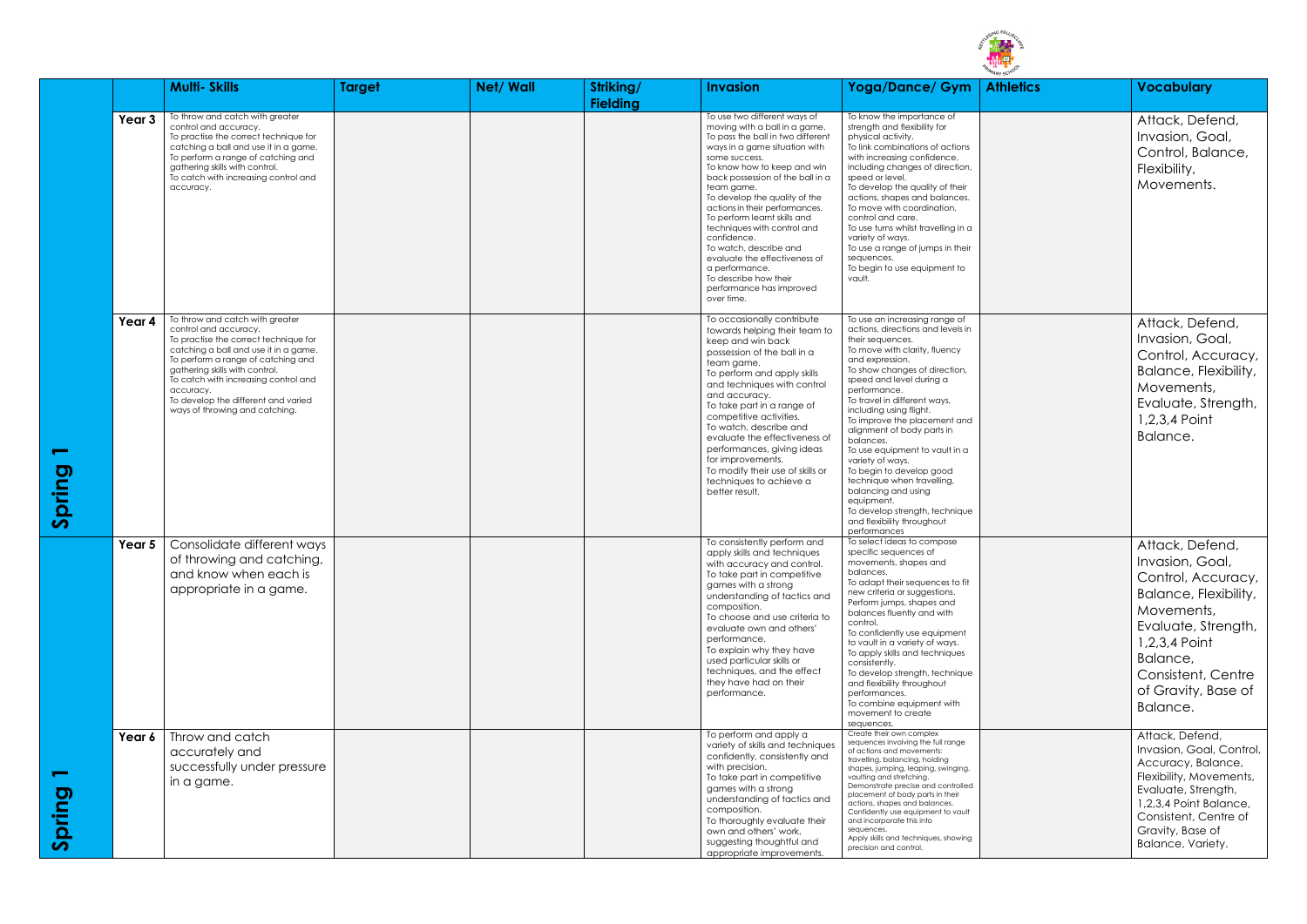|                                                             | <b>Multi-Skills</b>                                                                                                                                                                                                                                                                                                                                                                                                                                                                                                                                                                                                                                                                                                                                                                                                                                                                    | <b>Target</b> | Net/ Wall                                                                                                                                                                                                                                                                                                                                                                                                                                                                                                                                                                                | Striking/<br><b>Fielding</b> | <b>Invasion</b> | Yoga/Dance/ Gym                                                                                                                                                                                                                                                                                                                                                                                                                                                                                                                                                                                                                                                                                                                                                                                                                                                                                                                                                                    | <b>Athletics</b> | <b>Vocabulary</b>                                                                                                                                                                                                                                                                                                                                                                                                                                                                 |
|-------------------------------------------------------------|----------------------------------------------------------------------------------------------------------------------------------------------------------------------------------------------------------------------------------------------------------------------------------------------------------------------------------------------------------------------------------------------------------------------------------------------------------------------------------------------------------------------------------------------------------------------------------------------------------------------------------------------------------------------------------------------------------------------------------------------------------------------------------------------------------------------------------------------------------------------------------------|---------------|------------------------------------------------------------------------------------------------------------------------------------------------------------------------------------------------------------------------------------------------------------------------------------------------------------------------------------------------------------------------------------------------------------------------------------------------------------------------------------------------------------------------------------------------------------------------------------------|------------------------------|-----------------|------------------------------------------------------------------------------------------------------------------------------------------------------------------------------------------------------------------------------------------------------------------------------------------------------------------------------------------------------------------------------------------------------------------------------------------------------------------------------------------------------------------------------------------------------------------------------------------------------------------------------------------------------------------------------------------------------------------------------------------------------------------------------------------------------------------------------------------------------------------------------------------------------------------------------------------------------------------------------------|------------------|-----------------------------------------------------------------------------------------------------------------------------------------------------------------------------------------------------------------------------------------------------------------------------------------------------------------------------------------------------------------------------------------------------------------------------------------------------------------------------------|
|                                                             | Year <sub>3</sub>                                                                                                                                                                                                                                                                                                                                                                                                                                                                                                                                                                                                                                                                                                                                                                                                                                                                      |               | To demonstrate<br>successful hitting and<br>striking skills.<br>To develop a range<br>of skills in striking (and<br>fielding where<br>appropriate).<br>To practise the<br>correct batting<br>technique and use it<br>in a game.<br>To strike the ball for<br>distance.                                                                                                                                                                                                                                                                                                                   |                              |                 | To know the importance of<br>strength and flexibility for<br>physical activity.<br>To link combinations of actions<br>with increasing confidence,<br>including changes of direction,<br>speed or level.<br>To develop the quality of their<br>actions, shapes and balances.<br>To move with coordination,<br>control and care.<br>To use turns whilst travelling in a<br>variety of ways.<br>To use a range of jumps in their<br>sequences.<br>To begin to use equipment to<br>vault.                                                                                                                                                                                                                                                                                                                                                                                                                                                                                              |                  | Health, Fitness,<br>Strength, Warm-up,<br>Cool-down,<br>Control, Balance,<br>Flexibility,<br>Movements.                                                                                                                                                                                                                                                                                                                                                                           |
| $\blacktriangleleft$<br>Spring                              | Year 4                                                                                                                                                                                                                                                                                                                                                                                                                                                                                                                                                                                                                                                                                                                                                                                                                                                                                 |               | To use a racquet to hit a<br>ball or shuttlecock with<br>accuracy and control.<br>To accurately serve<br>underarm.<br>To build a rally with a<br>partner.<br>To use at least two<br>different shots in a<br>game situation.<br>To use hand-eye<br>coordination to strike a<br>moving and a stationary<br>ball.                                                                                                                                                                                                                                                                           |                              |                 | To use an increasing range of<br>actions, directions and levels in<br>their sequences.<br>To move with clarity, fluency<br>and expression.<br>To show changes of direction,<br>speed and level during a<br>performance.<br>To travel in different ways,<br>including using flight.<br>To improve the placement and<br>alignment of body parts in<br>balances.<br>To use equipment to vault in a<br>variety of ways.<br>To begin to develop good<br>technique when travelling,<br>balancing and using<br>equipment.<br>To develop strength, technique<br>and flexibility throughout<br>performances                                                                                                                                                                                                                                                                                                                                                                                 |                  | Health, Fitness,<br>Strength, Warm-up,<br>Cool-down,<br>Control, Accuracy,<br>Balance, Flexibility,<br>Movements,<br>Evaluate, Strength,<br>1,2,3,4 Point<br>Balance.                                                                                                                                                                                                                                                                                                             |
| $\boldsymbol{\mathsf{N}}$<br>pring<br>$\boldsymbol{\omega}$ | To know and understand the<br>Year <sub>5</sub><br>reasons for warming up and<br>cooling down.<br>To explain some safety principles<br>when preparing for and during<br>exercise.<br>To consistently perform and<br>apply skills and techniques with<br>accuracy and control.<br>To choose and use criteria to<br>evaluate own and others'<br>performance.<br>To explain why they have used<br>particular skills or techniques,<br>and the effect they have had on<br>their performance.<br>To understand the importance of<br>Year 6<br>warming up and cooling down.<br>To carry out warm- ups and cool-<br>downs safely and effectively.<br>To understand why exercise is<br>good for health, fitness and<br>wellbeing.<br>Know ways they can become<br>healthier.<br>To thoroughly evaluate their own<br>and others' work, suggesting<br>thoughtful and appropriate<br>improvements |               | To demonstrate<br>successful hitting and<br>striking skills.<br>To develop a range<br>of skills in striking (and<br>fielding where<br>appropriate).<br>To practise the<br>correct batting<br>technique and use it<br>in a game.<br>To strike the ball for<br>distance.<br>To use a racquet to hit a<br>ball or shuttlecock with<br>accuracy and control.<br>To accurately serve<br>underarm.<br>To build a rally with a<br>partner.<br>To use at least two<br>different shots in a<br>game situation.<br>To use hand-eye<br>coordination to strike a<br>moving and a stationary<br>ball. |                              |                 | To select ideas to compose<br>specific sequences of<br>movements, shapes and<br>balances.<br>To adapt their sequences to fit<br>new criteria or suggestions.<br>Perform jumps, shapes and<br>balances fluently and with<br>control.<br>To confidently use equipment<br>to vault in a variety of ways.<br>To apply skills and techniques<br>consistently.<br>To develop strength, technique<br>and flexibility throughout<br>performances.<br>To combine equipment with<br>movement to create<br>sequences.<br>Create their own complex<br>sequences involving the full<br>range of actions and<br>movements: travelling,<br>balancing, holding shapes,<br>jumping, leaping, swinging,<br>vaulting and stretching.<br>Demonstrate precise and<br>controlled placement of body<br>parts in their actions, shapes<br>and balances.<br>Confidently use equipment to<br>vault and incorporate this into<br>sequences.<br>Apply skills and techniques,<br>showing precision and control. |                  | Health, Fitness,<br>Strength, Warm-up,<br>Cool-down,<br>Control, Accuracy,<br>Balance, Flexibility,<br>Movements,<br>Evaluate, Strength,<br>1,2,3,4 Point<br>Balance,<br>Consistent, Centre<br>of Gravity, Base of<br>Balance.<br>Health, Fitness,<br>Strength, Warm-up,<br>Cool-down, Control,<br>Accuracy, Balance,<br>Flexibility, Movements,<br>Evaluate, Strength, 1,2,3,4<br>Point Balance, Consistent,<br>Centre of Gravity, Base of<br>Balance, Variety,<br>Improvements. |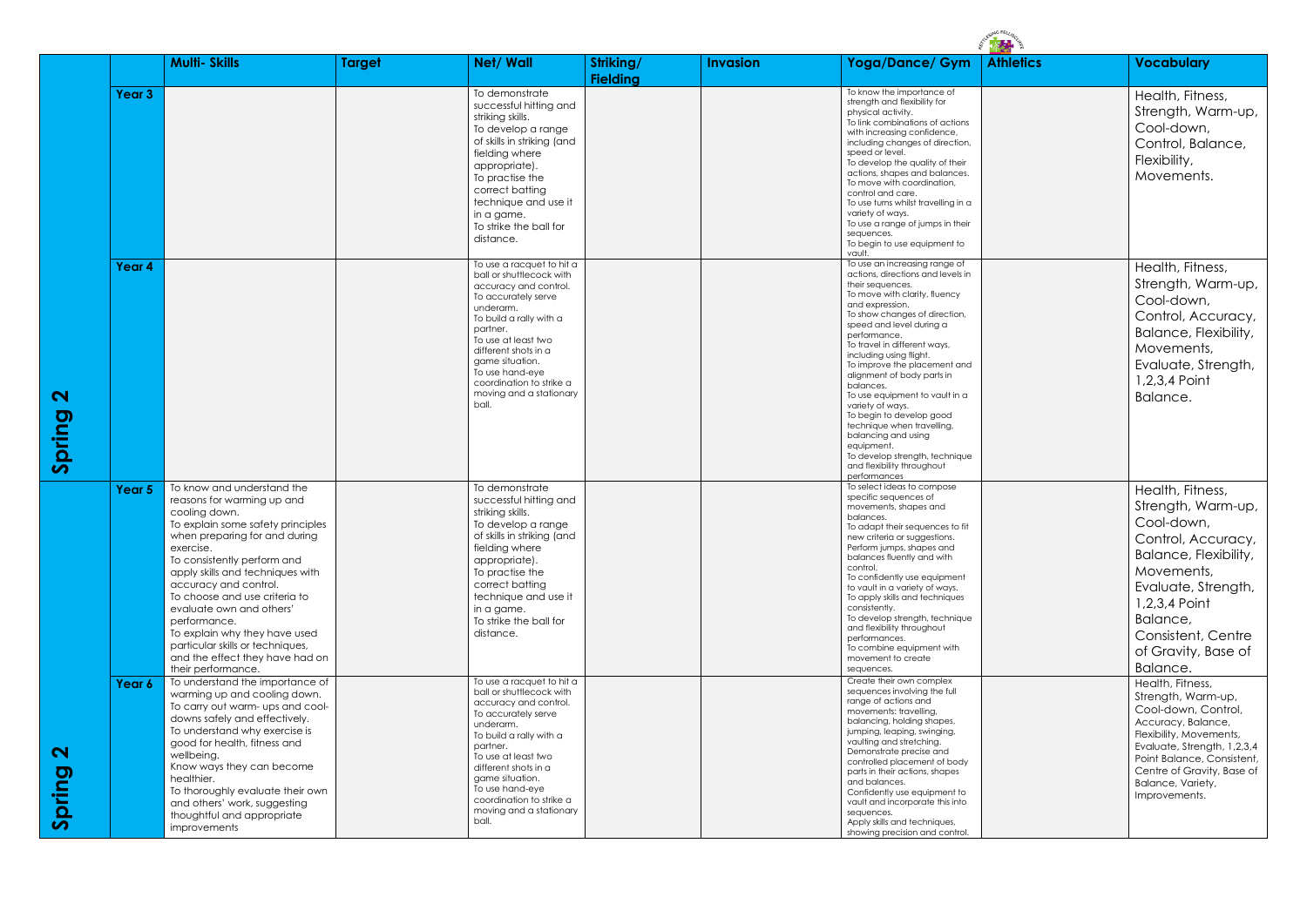|                                |                   |                     |               |                                                                                                                                                                                                                                                                                                                |                              |                 |                 | <b>PERSONAL PROPERTY</b>                                                                                                                                                                                                                                                                                                                                                                                                                                                                                                                                                              |                                                                                                             |
|--------------------------------|-------------------|---------------------|---------------|----------------------------------------------------------------------------------------------------------------------------------------------------------------------------------------------------------------------------------------------------------------------------------------------------------------|------------------------------|-----------------|-----------------|---------------------------------------------------------------------------------------------------------------------------------------------------------------------------------------------------------------------------------------------------------------------------------------------------------------------------------------------------------------------------------------------------------------------------------------------------------------------------------------------------------------------------------------------------------------------------------------|-------------------------------------------------------------------------------------------------------------|
|                                |                   | <b>Multi-Skills</b> | <b>Target</b> | <b>Net/Wall</b>                                                                                                                                                                                                                                                                                                | Striking/<br><b>Fielding</b> | <b>Invasion</b> | Yoga/Dance/ Gym | <b>Athletics</b>                                                                                                                                                                                                                                                                                                                                                                                                                                                                                                                                                                      | <b>Vocabulary</b>                                                                                           |
|                                | Year <sub>3</sub> |                     |               | To demonstrate<br>successful hitting and<br>striking skills.<br>To develop a range<br>of skills in striking (and<br>fielding where<br>appropriate).<br>To practise the<br>correct batting<br>technique and use it<br>in a game.<br>To strike the ball for<br>distance.                                         |                              |                 |                 | To identify and demonstrate how<br>different techniques can affect<br>their performance.<br>To focus on their arm and leg<br>action to improve their sprinting<br>technique.<br>To begin to combine running with<br>jumping over hurdles.<br>To use one and two feet to take<br>off and to land with.<br>To develop an effective take-off<br>for the standing long jump.<br>To throw with greater control and<br>accuracy.<br>Show increasing control in their<br>overarm throw.<br>Perform a push throw.<br>To continue to develop<br>techniques to throw for increased<br>distance. | Striking, Hittir<br>Running, Jun<br>Throwing, Lo<br>Jump, Overc<br>Underarm.                                |
| ummer<br>$\boldsymbol{\omega}$ | Year 4            |                     |               | To use a racquet to hit a<br>ball or shuttlecock with<br>accuracy and control.<br>To accurately serve<br>underarm.<br>To build a rally with a<br>partner.<br>To use at least two<br>different shots in a<br>game situation.<br>To use hand-eye<br>coordination to strike a<br>moving and a stationary<br>ball. |                              |                 |                 | To confidently demonstrate an<br>improved technique for sprinting.<br>To carry out an effective sprint<br>finish.<br>To perform a relay, focusing on<br>the baton changeover<br>technique.<br>To speed up and slow down<br>smoothly.<br>To learn how to combine a hop,<br>step and jump to perform the<br>standing triple jump.<br>To land safely and with control.<br>To begin to measure the distance<br>jumped.<br>To perform a pull throw.<br>To measure the distance of their<br>throws.<br>To continue to develop<br>techniques to throw for increased<br>distance.             | Striking, Hittir<br>Hand-Eye<br>Coordination<br>Running, Jun<br>Throwing, Lo<br>Jump, Triple<br>Overarm, Un |

| <b>Athletics</b>                                                                                                                                                                                                                                                                                                                                                                                                                                                                                                                                                                       | <b>Vocabulary</b>                                                                                                                                               |
|----------------------------------------------------------------------------------------------------------------------------------------------------------------------------------------------------------------------------------------------------------------------------------------------------------------------------------------------------------------------------------------------------------------------------------------------------------------------------------------------------------------------------------------------------------------------------------------|-----------------------------------------------------------------------------------------------------------------------------------------------------------------|
| To identify and demonstrate how<br>different techniques can affect<br>their performance.<br>To focus on their arm and leg<br>action to improve their sprinting<br>technique.<br>To begin to combine running with<br>jumping over hurdles.<br>To use one and two feet to take<br>off and to land with.<br>To develop an effective take-off<br>for the standing long jump.<br>To throw with greater control and<br>accuracy.<br>Show increasing control in their<br>overarm throw.<br>Perform a push throw.<br>To continue to develop<br>techniques to throw for increased               | Striking, Hitting, Serve,<br>Running, Jumping,<br>Throwing, Long<br>Jump, Overarm,<br>Underarm.                                                                 |
| distance.<br>To confidently demonstrate an<br>improved technique for sprinting.<br>To carry out an effective sprint<br>finish.<br>To perform a relay, focusing on<br>the baton changeover<br>technique.<br>To speed up and slow down<br>smoothly.<br>To learn how to combine a hop,<br>step and jump to perform the<br>standing triple jump.<br>To land safely and with control.<br>To begin to measure the distance<br>jumped.<br>To perform a pull throw.<br>To measure the distance of their<br>throws.<br>To continue to develop<br>techniaues to throw for increased<br>distance. | Striking, Hitting, Serve,<br>Hand-Eye<br>Coordination,<br>Running, Jumping,<br>Throwing, Long<br>Jump, Triple Jump,<br>Overarm, Underarm.                       |
|                                                                                                                                                                                                                                                                                                                                                                                                                                                                                                                                                                                        |                                                                                                                                                                 |
| To accelerate from a variety of<br>starting positions and select their<br>preferred position.<br>To identify their reaction times<br>when performing a sprint start.<br>To continue to practise and refine<br>their technique for sprinting,<br>focusing on an effective sprint<br>start.<br>To select the most suitable pace<br>for the distance and their fitness<br>level.<br>To identify and demonstrate<br>stamina, explaining its<br>importance for runners.<br>Improve techniques for jumping<br>for distance.                                                                  | Striking, Hitting, Serve,<br>Hand-Eye<br>Coordination,<br>Running, Jumping,<br>Throwing, Long<br>Jump, Triple Jump,<br>Overarm, Underarm,<br>Stamina, Evaluate. |
| To perform an effective standing<br>long jump.<br>To perform the standing triple<br>jump with increased confidence.<br>To throw a variety of implements<br>using a range of throwing<br>techniques.<br>To measure and record the<br>distance of their throws.<br>To continue to develop<br>techniques to throw for increased<br>distance.                                                                                                                                                                                                                                              | Striking, Hitting, Serve,<br>Hand-Eye<br>Coordination,<br>Running, Jumping,<br>Throwing, Long<br>Jump, Triple Jump,<br>Overarm, Underarm,<br>Stamina, Evaluate. |

|        | Year 5 | To use different          |  |  |
|--------|--------|---------------------------|--|--|
|        |        | techniques to hit a ball. |  |  |
|        |        | To identify and apply     |  |  |
|        |        | techniques for hitting a  |  |  |
|        |        | tennis ball.              |  |  |
|        |        | To explore when           |  |  |
|        |        | different shots are best  |  |  |
|        |        | used.                     |  |  |
|        |        | To develop a backhand     |  |  |
|        |        | technique and use it in   |  |  |
|        |        | a game.                   |  |  |
|        |        | To practise techniques    |  |  |
|        |        | for all strokes.          |  |  |
|        |        | Play a tennis game        |  |  |
|        |        | using an overhead         |  |  |
|        |        | serve.                    |  |  |
|        |        |                           |  |  |
|        | Year 6 | As Year 5, also:          |  |  |
|        |        | To use good hand-         |  |  |
|        |        | eye coordination          |  |  |
|        |        | to be able to direct      |  |  |
|        |        |                           |  |  |
|        |        | a ball when striking      |  |  |
|        |        | or hitting.               |  |  |
|        |        | To understand how         |  |  |
|        |        |                           |  |  |
|        |        | to serve in order to      |  |  |
|        |        | start a game.             |  |  |
|        |        |                           |  |  |
|        |        |                           |  |  |
| Summer |        |                           |  |  |
|        |        |                           |  |  |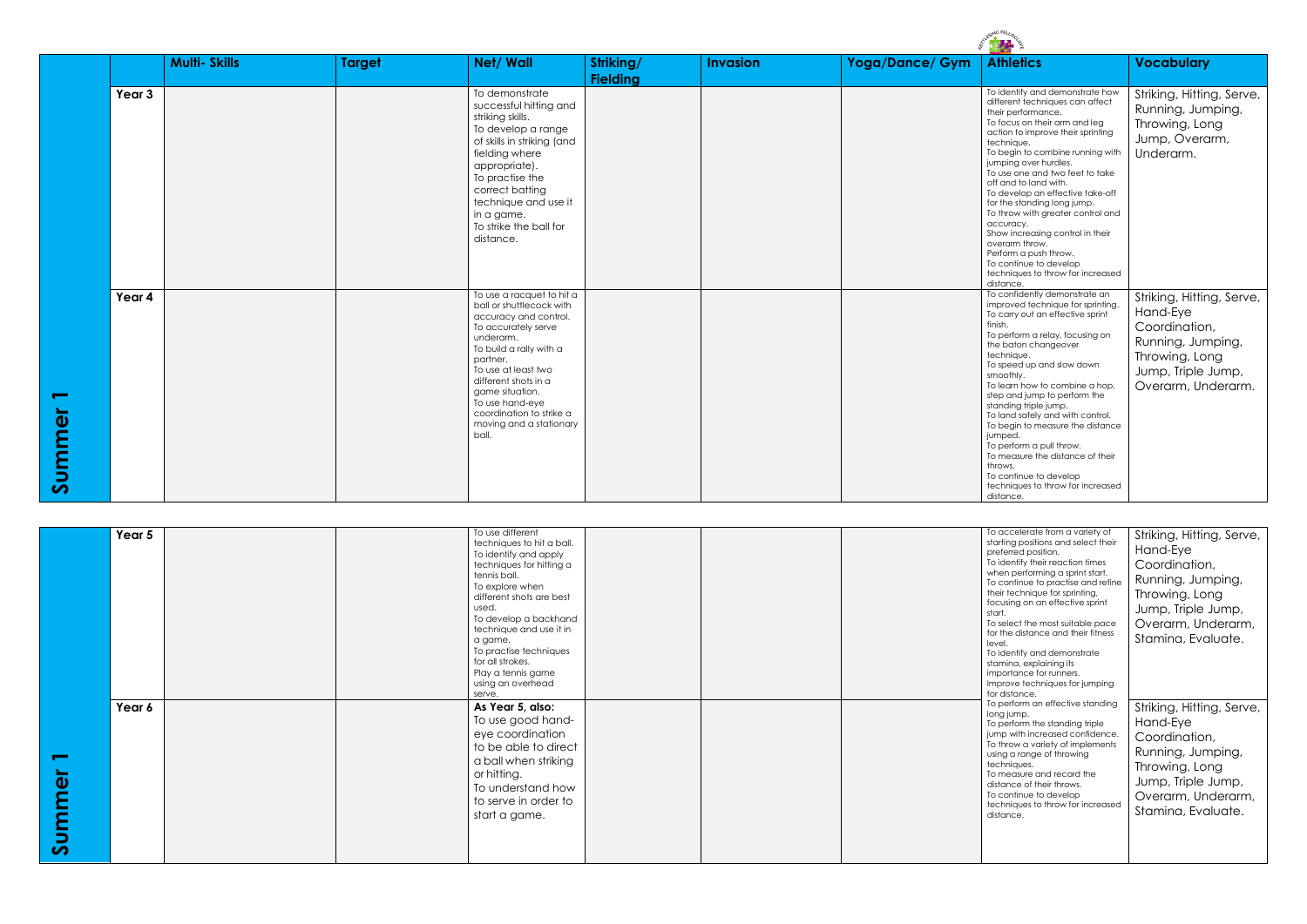|                             |        |                     |        |                                                                                                                                                                                                                                                                                                                |                              |                 |                 | <b>STATE OF STREET</b>                                                                                                                                                                                                                                                                                                                                                                                                                                                                                                                                                                |                                                                                                             |
|-----------------------------|--------|---------------------|--------|----------------------------------------------------------------------------------------------------------------------------------------------------------------------------------------------------------------------------------------------------------------------------------------------------------------|------------------------------|-----------------|-----------------|---------------------------------------------------------------------------------------------------------------------------------------------------------------------------------------------------------------------------------------------------------------------------------------------------------------------------------------------------------------------------------------------------------------------------------------------------------------------------------------------------------------------------------------------------------------------------------------|-------------------------------------------------------------------------------------------------------------|
|                             |        | <b>Multi-Skills</b> | Target | <b>Net/Wall</b>                                                                                                                                                                                                                                                                                                | Striking/<br><b>Fielding</b> | <b>Invasion</b> | Yoga/Dance/ Gym | <b>Athletics</b>                                                                                                                                                                                                                                                                                                                                                                                                                                                                                                                                                                      | <b>Vocabulary</b>                                                                                           |
|                             | Year 3 |                     |        | To demonstrate<br>successful hitting and<br>striking skills.<br>To develop a range<br>of skills in striking (and<br>fielding where<br>appropriate).<br>To practise the<br>correct batting<br>technique and use it<br>in a game.<br>To strike the ball for<br>distance.                                         |                              |                 |                 | To identify and demonstrate how<br>different techniques can affect<br>their performance.<br>To focus on their arm and leg<br>action to improve their sprinting<br>technique.<br>To begin to combine running with<br>jumping over hurdles.<br>To use one and two feet to take<br>off and to land with.<br>To develop an effective take-off<br>for the standing long jump.<br>To throw with greater control and<br>accuracy.<br>Show increasing control in their<br>overarm throw.<br>Perform a push throw.<br>To continue to develop<br>techniques to throw for increased<br>distance. | Striking, Hittir<br>Running, Jun<br>Throwing, Lo<br>Jump, Overc<br>Underarm.                                |
| $\mathbf{\Omega}$<br>Summer | Year 4 |                     |        | To use a racquet to hit a<br>ball or shuttlecock with<br>accuracy and control.<br>To accurately serve<br>underarm.<br>To build a rally with a<br>partner.<br>To use at least two<br>different shots in a<br>game situation.<br>To use hand-eye<br>coordination to strike a<br>moving and a stationary<br>ball. |                              |                 |                 | To confidently demonstrate an<br>improved technique for sprinting.<br>To carry out an effective sprint<br>finish.<br>To perform a relay, focusing on<br>the baton changeover<br>technique.<br>To speed up and slow down<br>smoothly.<br>To learn how to combine a hop,<br>step and jump to perform the<br>standing triple jump.<br>To land safely and with control.<br>To begin to measure the distance<br>jumped.<br>To perform a pull throw.<br>To measure the distance of their<br>throws.<br>To continue to develop<br>techniques to throw for increased<br>distance.             | Striking, Hittir<br>Hand-Eye<br>Coordination<br>Running, Jun<br>Throwing, Lo<br>Jump, Triple<br>Overarm, Un |

| <b>Athletics</b>                                                                                                                                                                                                                                                                                                                                                                                                                                                                                                                                                                                                                       | <b>Vocabulary</b>                                                                                                                                               |
|----------------------------------------------------------------------------------------------------------------------------------------------------------------------------------------------------------------------------------------------------------------------------------------------------------------------------------------------------------------------------------------------------------------------------------------------------------------------------------------------------------------------------------------------------------------------------------------------------------------------------------------|-----------------------------------------------------------------------------------------------------------------------------------------------------------------|
| To identify and demonstrate how<br>different techniques can affect<br>their performance.<br>To focus on their arm and leg<br>action to improve their sprinting<br>technique.<br>To begin to combine running with<br>jumping over hurdles.<br>To use one and two feet to take<br>off and to land with.<br>To develop an effective take-off<br>for the standing long jump.<br>To throw with greater control and<br>accuracy.<br>Show increasing control in their<br>overarm throw.<br>Perform a push throw.<br>To continue to develop<br>techniques to throw for increased                                                               | Striking, Hitting, Serve,<br>Running, Jumping,<br>Throwing, Long<br>Jump, Overarm,<br>Underarm.                                                                 |
| distance.<br>To confidently demonstrate an<br>improved technique for sprinting.<br>To carry out an effective sprint<br>finish.<br>To perform a relay, focusing on<br>the baton changeover<br>technique.<br>To speed up and slow down<br>smoothly.<br>To learn how to combine a hop,<br>step and jump to perform the<br>standing triple jump.<br>To land safely and with control.<br>To begin to measure the distance<br>jumped.<br>To perform a pull throw.<br>To measure the distance of their<br>throws.<br>To continue to develop<br>techniques to throw for increased<br>distance.                                                 | Striking, Hitting, Serve,<br>Hand-Eye<br>Coordination,<br>Running, Jumping,<br>Throwing, Long<br>Jump, Triple Jump,<br>Overarm, Underarm.                       |
|                                                                                                                                                                                                                                                                                                                                                                                                                                                                                                                                                                                                                                        |                                                                                                                                                                 |
| To accelerate from a variety of<br>starting positions and select their<br>preferred position.<br>To identify their reaction times when<br>performing a sprint start.<br>To continue to practise and refine<br>their technique for sprinting,<br>focusing on an effective sprint start.<br>To select the most suitable pace for<br>the distance and their fitness level.<br>To identify and demonstrate<br>stamina, explaining its importance<br>for runners.<br>Improve techniques for jumping for<br>distance.<br>To perform an effective standing<br>long jump.<br>To perform the standing triple jump<br>with increased confidence. | Striking, Hitting, Serve,<br>Hand-Eye<br>Coordination,<br>Running, Jumping,<br>Throwing, Long<br>Jump, Triple Jump,<br>Overarm, Underarm,<br>Stamina, Evaluate. |
| To throw a variety of implements<br>using a range of throwing<br>techniques.<br>To measure and record the<br>distance of their throws.<br>To continue to develop techniques<br>to throw for increased distance.<br>To explain why they have used<br>particular skills or techniques, and<br>the effect they have had on their<br>performance.<br>To thoroughly evaluate their own<br>and others' work, suggesting<br>thoughtful and appropriate<br>improvements                                                                                                                                                                        | Striking, Hitting, Serve,<br>Hand-Eye<br>Coordination,<br>Running, Jumping,<br>Throwing, Long<br>Jump, Triple Jump,<br>Overarm, Underarm,<br>Stamina, Evaluate. |

|                             | Year 5 | To use different<br>techniques to hit a ball.<br>To identify and apply<br>techniques for hitting a<br>tennis ball.<br>To explore when<br>different shots are best<br>used.<br>To develop a backhand<br>technique and use it in<br>a game.<br>To practise techniques<br>for all strokes.<br>Play a tennis game<br>using an overhead<br>serve. |  |
|-----------------------------|--------|----------------------------------------------------------------------------------------------------------------------------------------------------------------------------------------------------------------------------------------------------------------------------------------------------------------------------------------------|--|
| $\mathbf{\Omega}$<br>Summer | Year 6 | As Year 5, also:<br>To use good hand-<br>eye coordination<br>to be able to direct<br>a ball when striking<br>or hitting.<br>To understand how<br>to serve in order to<br>start a game.                                                                                                                                                       |  |